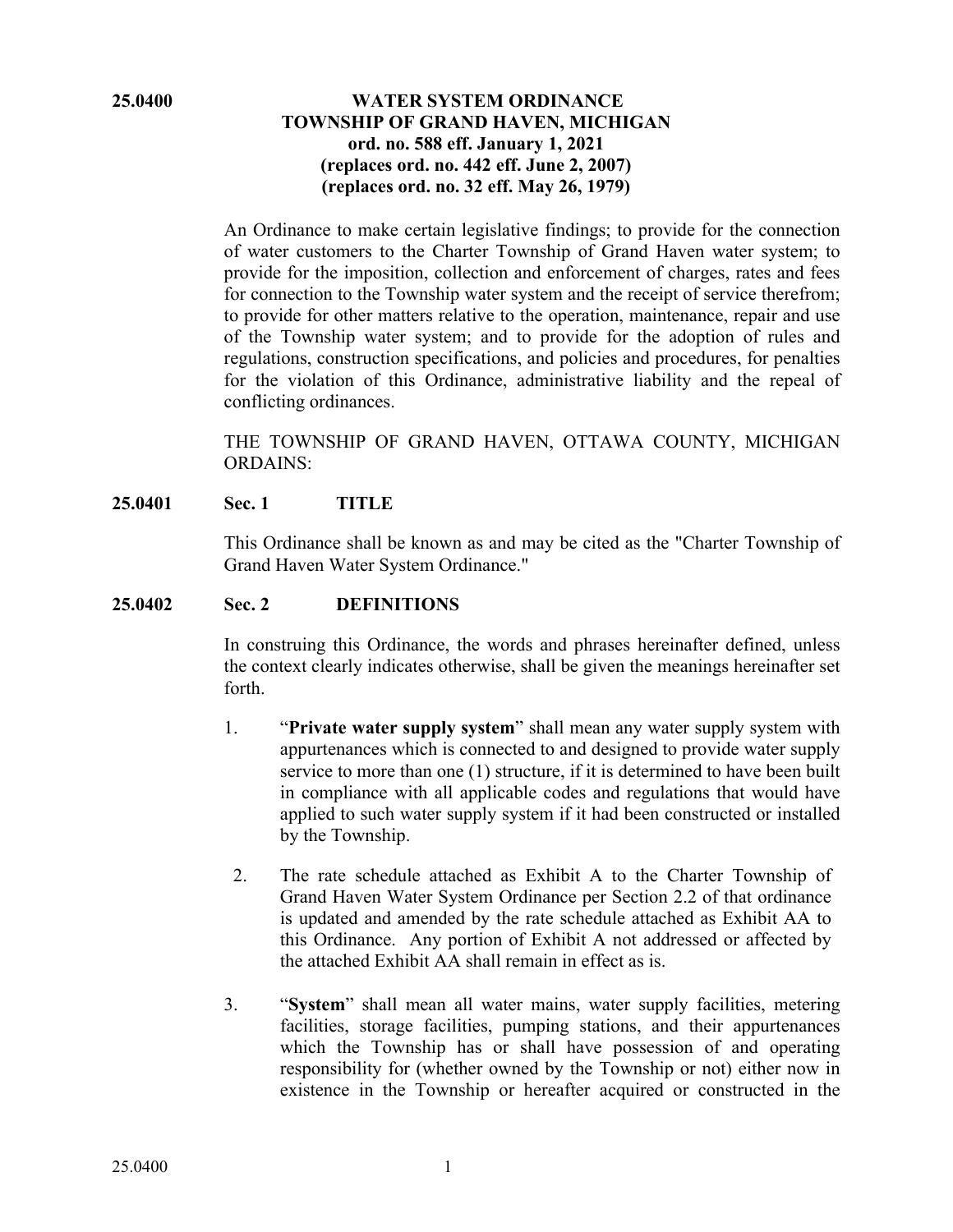Township, together with all works, plants, instrumentalities, and properties used or useful in connection therewith in obtaining a water supply or in the treatment or distribution of water, and all extensions, enlargements, and improvements thereto in the Township. The term "System" shall also include all individual water service lines and all appurtenances installed after January 1, 2007, from the street right-of-way to the water meter for the building, structure or other improvement served with water, including any meter pit and any back flow preventer installed with the meter pit.

- 4. "**Township**" shall mean the Charter Township of Grand Haven, Ottawa County, Michigan.
- 5. "**Township Board**" shall mean the Charter Township of Grand Haven Township Board.

### **25.0403 Sec. 3 CONNECTION TO THE SYSTEM**

Connection to the System, directly or indirectly, and the use of water therefrom for all purposes shall only be in compliance with this Ordinance, as amended, and in compliance with all policies and procedures, construction specifications, and rules and regulations of the Township applicable thereto, as amended, and in compliance with all terms and obligations of any contracts to which the Township is a party. The Township is hereby authorized to contract with the owner or owners of a Private Water Supply System for connection of the Private Water Supply System to the System, and to make all agreements or conditions necessary or appropriate therefore, including, but not limited to, the collection of and remittance to the owner or owners of such Private Water Supply System of a portion of the actual construction costs of such water supply system by the owner or any structure or parcel served by or to be served by such system. Further, the terms of such contract for connection of Private Water Supply System may include a provision that such system is to thereafter, or at some later date, be owned by the Township.

### **25.0404 Sec. 4 LEGISLATIVE FINDINGS**

The following legislative findings are made:

- 1. Potable Water. The Township Board finds that the businesses, industries, farms, schools, governmental agencies, charitable organizations, residents, and other water users located in the Township need to have potable water for consumption and other uses.
- 2. Availability of Potable Water. The Township Board finds that the supply of potable water available from private wells within the Township is insufficient, in most instances, due to poor water quality and/or lack of sufficient volume, to assure that businesses, industries, farms, schools, governmental agencies, charitable organizations, residents, and other water users will have sufficient potable water available for consumption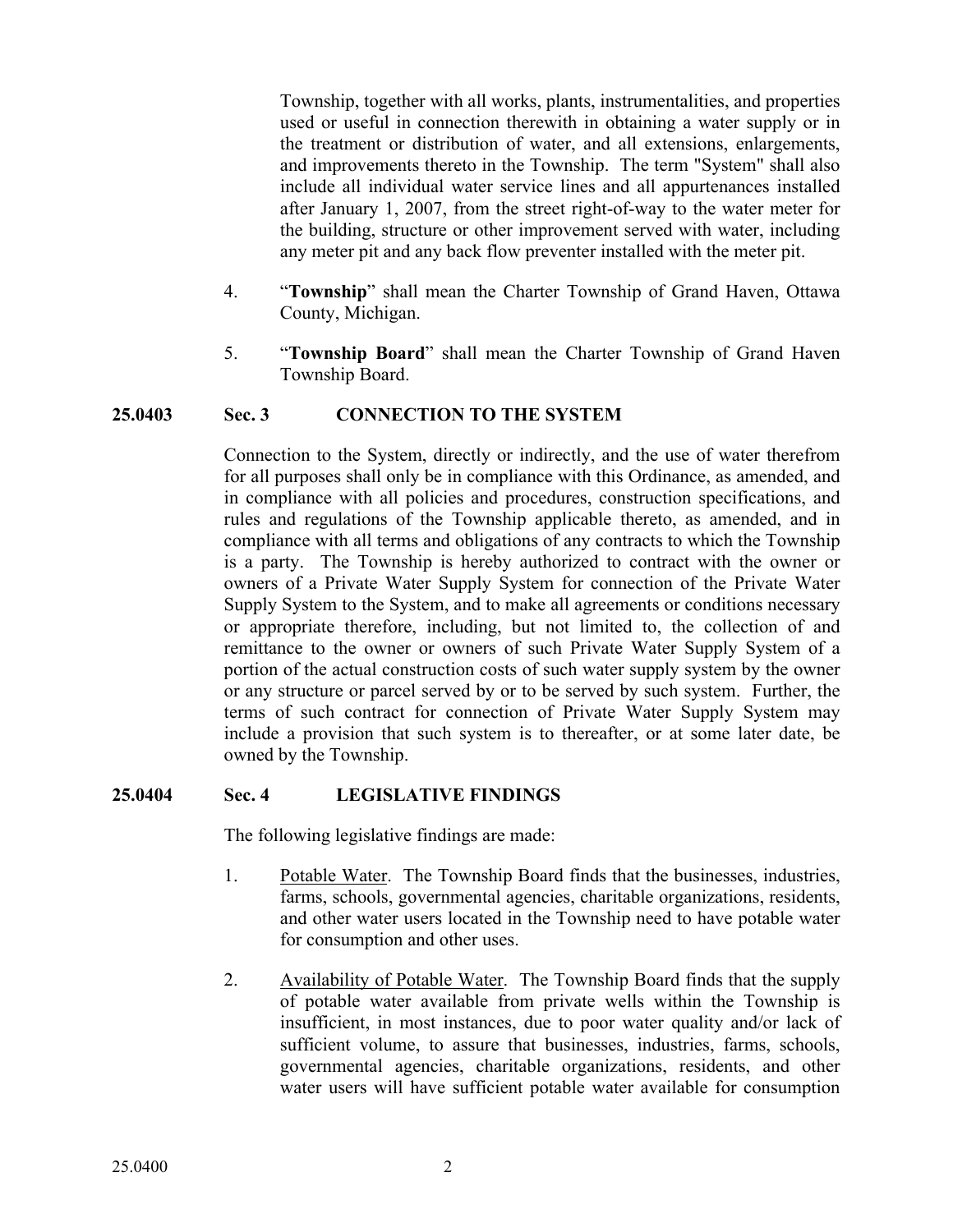and also sufficient water for business and industrial purposes, fire prevention and control, and other uses.

- 3. Method of Measuring Use. Based on the advice of the Township rate consultant, the Township Board finds that the most precise method of measuring the water provided by the System to a user is by a meter or meters controlled by the Township.
- 4. Continuity of Service. The Township Board finds that in order to provide and continue to provide water to all users of the System, in quantities necessary for all types of use, it is necessary from time to time to complete repairs, maintenance, reconstruction, and replacement to the System.
- 5. Purpose of Charges. The charges, rates, and fees for connection to the System and the use of water from the System are established pursuant to this Ordinance for the purpose of recovering the cost of the construction, reconstruction, replacement, maintenance, repair, and operation of the System and the cost of compliance with all applicable federal and state laws and related rules and regulations, and to provide for the payment of principal and interest on any bonds sold or other indebtedness incurred to finance the construction, reconstruction or other costs of the System. These charges, rates, and fees shall be assessed and be payable in accordance with the provisions of this Ordinance and shall apply to all users of the System. The charges, rates, and fees authorized by this Ordinance shall be established so as to recover costs from the System users in reasonable proportion to the cost of serving those users.

The Township Superintendent and appropriate Township staff, in consultation with the Township rate consultant, as necessary, shall periodically review the charges, rates, and fees of the System. The results of this review shall be periodically reported to the Township Board with recommendations for adjustments, if any.

- 6. Proportionality, Fairness, and Benefits of Rates and Fees. The Township Board finds that the fairest and most reasonable method of providing for System costs is to charge each user, based on the cost of servicing the customer, for: (i) the cost of purchasing water; (ii) ongoing repair, replacement, and reconstruction of the System; and (iii) the operation, administration, and maintenance costs of the System.
- 7. Water Service Charges. The Township Superintendent, and appropriate Township staff, in consultation with the Township rate consultant, have reviewed various methods of apportioning the costs for the water service provided by the System. Based on this investigation, and on the advice of the Township rate consultant, the Township Board finds that to ensure the stability and viability of the System for the benefit of its users, the fairest and most accurate way to apportion System costs is to charge each user: (i) a trunkage charge when a user's property is first connected to the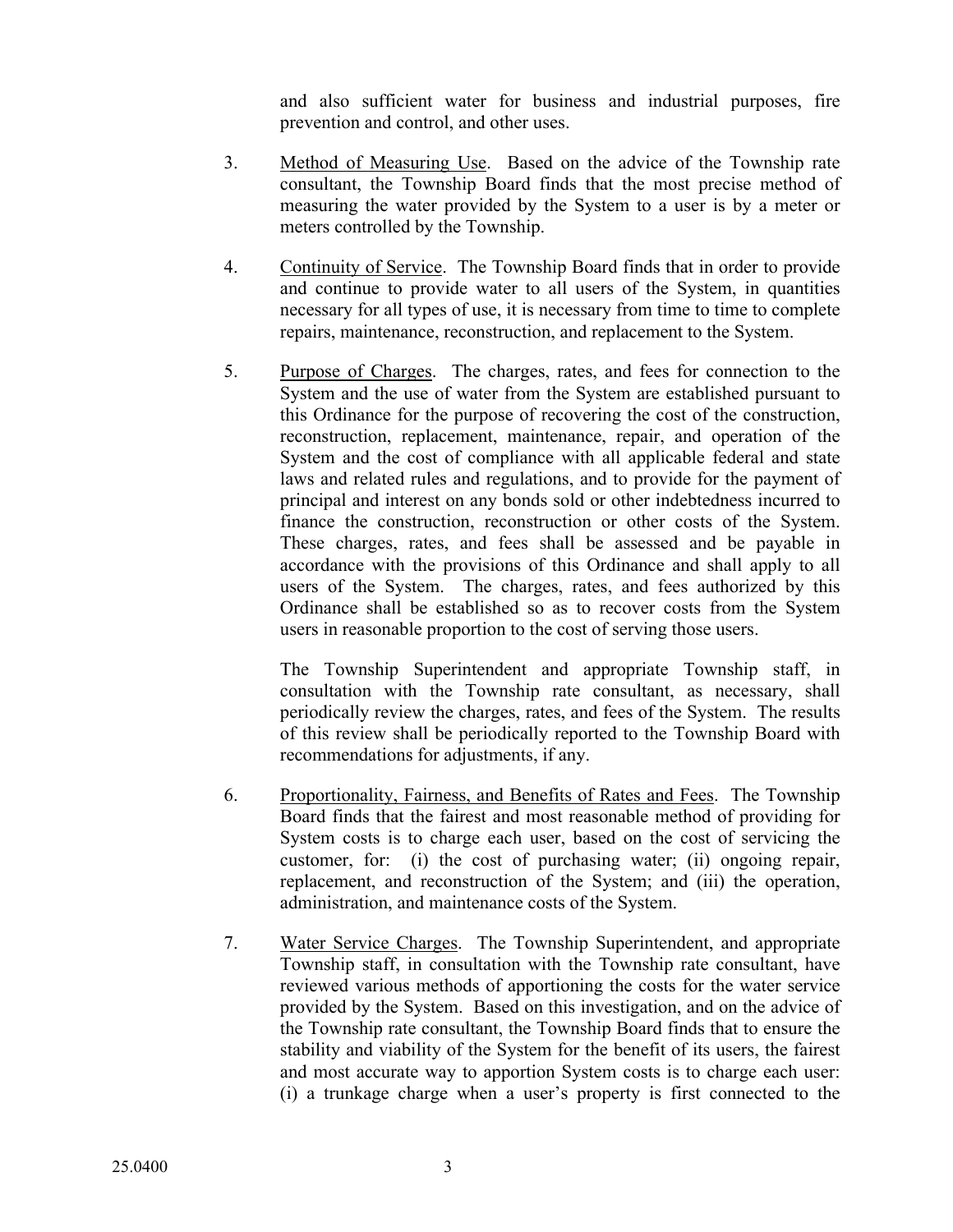System; (ii) a customer service charge; and (iii) a commodity rate for each 1,000 gallons of water used, as measured by a water meter. The Township Board finds that the charges, rates, and fees authorized in this Ordinance fairly and accurately apportion the System fixed and variable costs among the users of the System and that the trunkage charge, the customer service charges, and the commodity rate provide actual benefits to System users in the form of ready access to water service that would not be available if those charges were not imposed.

- 8. Cash Reserve. The Township Board finds that it is necessary to maintain a cash reserve for the timely replacement of System assets and to maintain the financial stability of the System.
- 9. Trunkage Charges. The Township Board finds that the trunkage charge to be paid prior to connection to the System should reflect the investment of the existing water customers in the System, and that connection to the System provides an actual benefit to each new user equal to or greater than the amount of this charge. Further, the Township Board finds that the trunkage charge to be paid by each premises connecting to the System should be based on the size of the water meter which is installed. The Township Board further finds that the meter size fairly and reasonably computes, to the extent reasonably possible, the maximum potential water usage from the System by various types of water customers.

## **25.0405 Sec. 5 CONNECTION CHARGES AND FEES**

The following charges and fees shall apply to all connections to the System:

- 1. Connection Charge. A connection charge for (1) the installation and use of a service line to the property line, unless this cost has been paid or assessed against the premises to be served or the service line has been constructed by a third party without expense to the Township, (2) the installation and use of a meter, (3) the use of a meter horn, and (4) all necessary inspections, shall be paid by each premises connecting to the System. The connection charge shall be paid in full at the time application is made for a permit to connect to the System in accordance with Section 10 hereinafter. The Township shall be the owner of the service line, the meter, and the meter horn. The amount of the connection charge shall be as provided in the Rate Schedule.
- 2. Trunkage Charge. All premises that connect to the System, which have not been included in a special assessment district which included as part of the assessment a trunkage charge, shall pay a trunkage charge. The trunkage charge shall be due and payable in full at the time application is made for a permit to connect to the System. The amount of the trunkage charge shall be as provided in the Rate Schedule.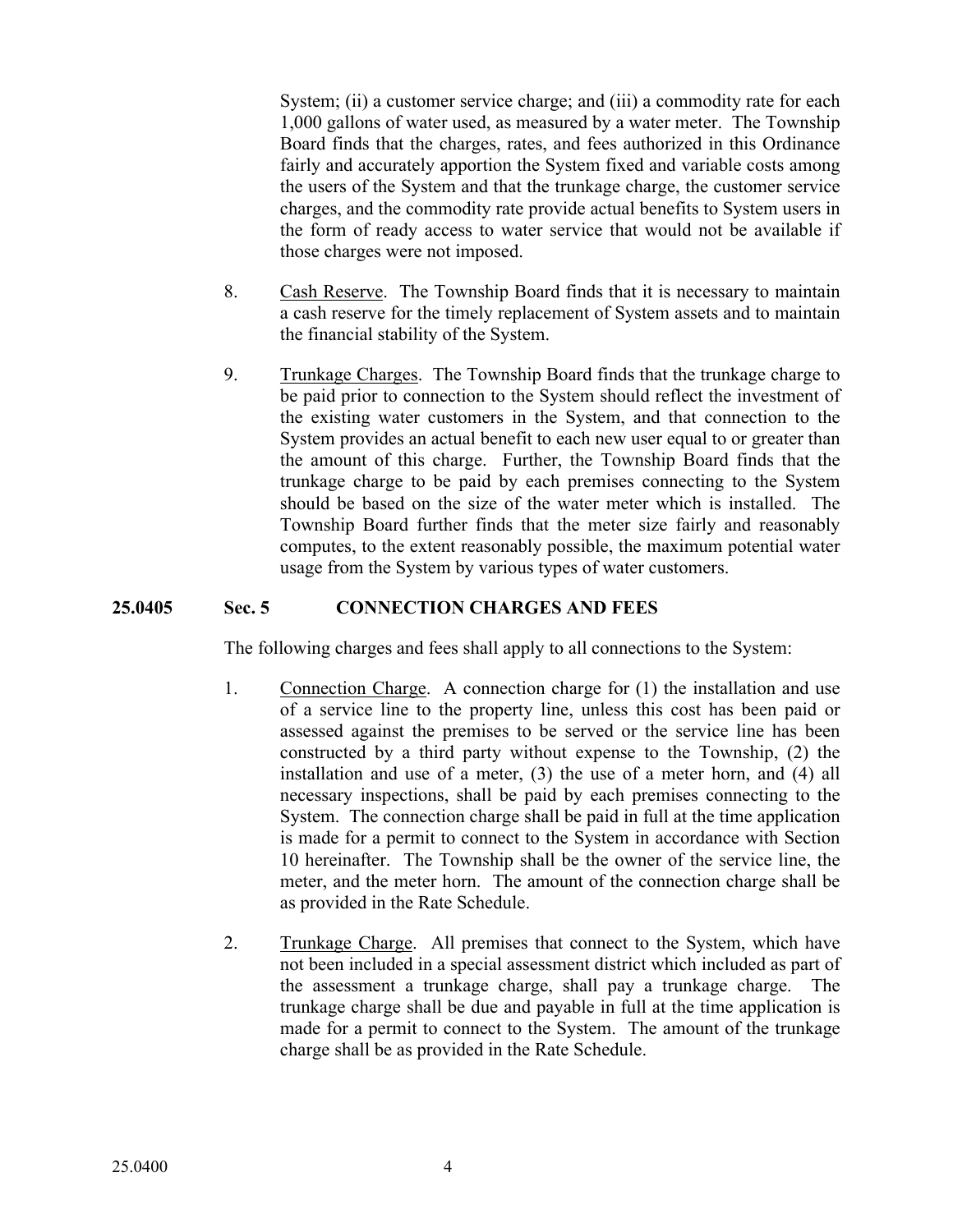Those premises included in a special assessment district where the trunkage charge component of the special assessment was determined based on a smaller size water meter than will actually be utilized at the time of connection, shall pay a trunkage charge at the time of connection. This trunkage charge shall be equal to the difference between the current trunkage charge for the size of meter utilized to determine the special assessment and the current trunkage charge for the size of meter which is actually being installed.

Those premises which have previously paid a trunkage charge as part of a special assessment and/or at connection, and which are already connected, but which request a larger water meter, shall pay an additional trunkage charge. This additional trunkage charge shall be equal to the difference between the current trunkage charge for the size of meter that is presently installed and the current trunkage charge for the requested larger meter. This charge shall be paid at the time the larger water meter is requested.

### **25.0406 Sec. 6 OTHER CHARGES**

The charges for special water services, such as the off and on charges, shall be as provided in the Rate Schedule. Any special water service for which a charge has not been established on the Rate Schedule shall be charged on a time and materials basis.

All such charges shall be paid in full at the time the service is provided.

### **25.0407 Sec. 7 WATER RATES**

Rates for water supplied to each premises connected to the System, the customer service charge for each premises connected to the System, and the standby fire service connection charge shall be as is provided in the Rate Schedule.

No free service shall be furnished by the System to the Township or to any person, firm, or corporation, public or private, or to any public agency or instrumentality. The Township shall pay for water supplied to it or any of its departments or agencies at the rates established pursuant to this Section from time to time. In addition, the Township shall pay for the actual cost for the Township Public Works Department to maintain, repair, and replace fire hydrants located in the Township.

#### **25.0408 Sec. 8 BILLING AND ENFORCEMENT**

Charges for water users and enforcement of delinquency shall be administered as follows.

- 1. Commercial or Industrial Users (Non-Residential).
	- A. Billed Monthly. Non-residential accounts shall be billed on the 1<sup>st</sup> of each month for the previous month's usage, or, at the user's option, an estimated amount of the previous month's usage.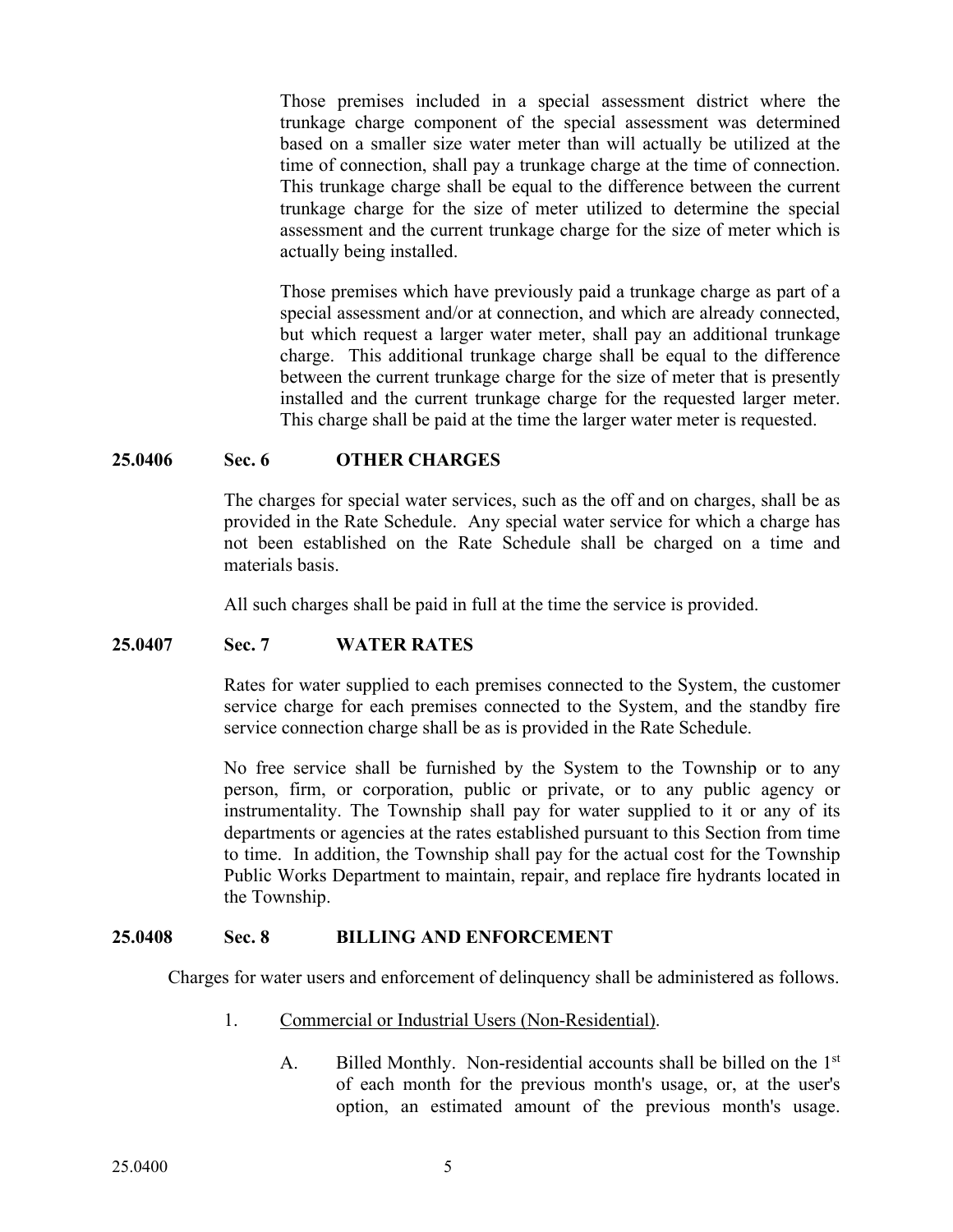Payment shall be due not later than the  $17<sup>th</sup>$  day of the month in which the bill is sent.

- B. Delinquencies. Bills, or any portion thereof, remaining unpaid after the close of business on the  $17<sup>th</sup>$  day, shall be deemed to be delinquent. After three (3) days, the penalty specified in the Rate Schedule on the unpaid balance shall be added to all delinquent bills; and a reminder notice shall be mailed to the non-residential account holder.
- C. Shutoff. If the non-residential account remains delinquent on the  $30<sup>th</sup>$  day of the month the billing was sent, the Township shall serve notice, either in person or by posting in a conspicuous location on the premises, that unless the account is paid in full and in cash within seventy two (72) hours, measured from the close of business on the  $30<sup>th</sup>$  day of the month of the billing, the water service will be discontinued without further notice.
- D. Settlement Month. Those non-residential users who elect to pay an estimated amount each month, based on the prior calendar year, shall in the January immediately following a year of estimated payments have their monthly bill adjusted to reflect the amount that the estimated payments they made for the prior calendar year exceeded or fell short of their actual metered usage.
- 2. Residential Users.
	- A. Billed Quarterly. Residential accounts shall be billed on the 15<sup>th</sup> day of the month following the previous three (3) month period ("quarter") of usage. At the user's option, the quarterly bill may be based on an estimated amount of the previous quarter's usage, rather than the actual amount. Billings shall be due and payable on or before the  $15<sup>th</sup>$  day of the next month (for example: water usage for the quarter ending March 31 shall be billed on April 15 and due not later than May 15).
	- B. Delinquencies. Bills, or any portion thereof, remaining unpaid after the close of business on the due date, or the first business day thereafter, shall be assessed the penalty specified in the Rate Schedule on the unpaid balance. Residential accounts whose bills are not paid within five (5) days after the due date, regardless of the day of the week upon which it falls, shall be mailed a reminder notice.
	- C. Shutoff. If the residential account remains delinquent on the close of business on the  $15<sup>th</sup>$  day after the due date, the Township shall serve notice, either in person or by posting in a conspicuous location on the premises, that unless the account is paid in full and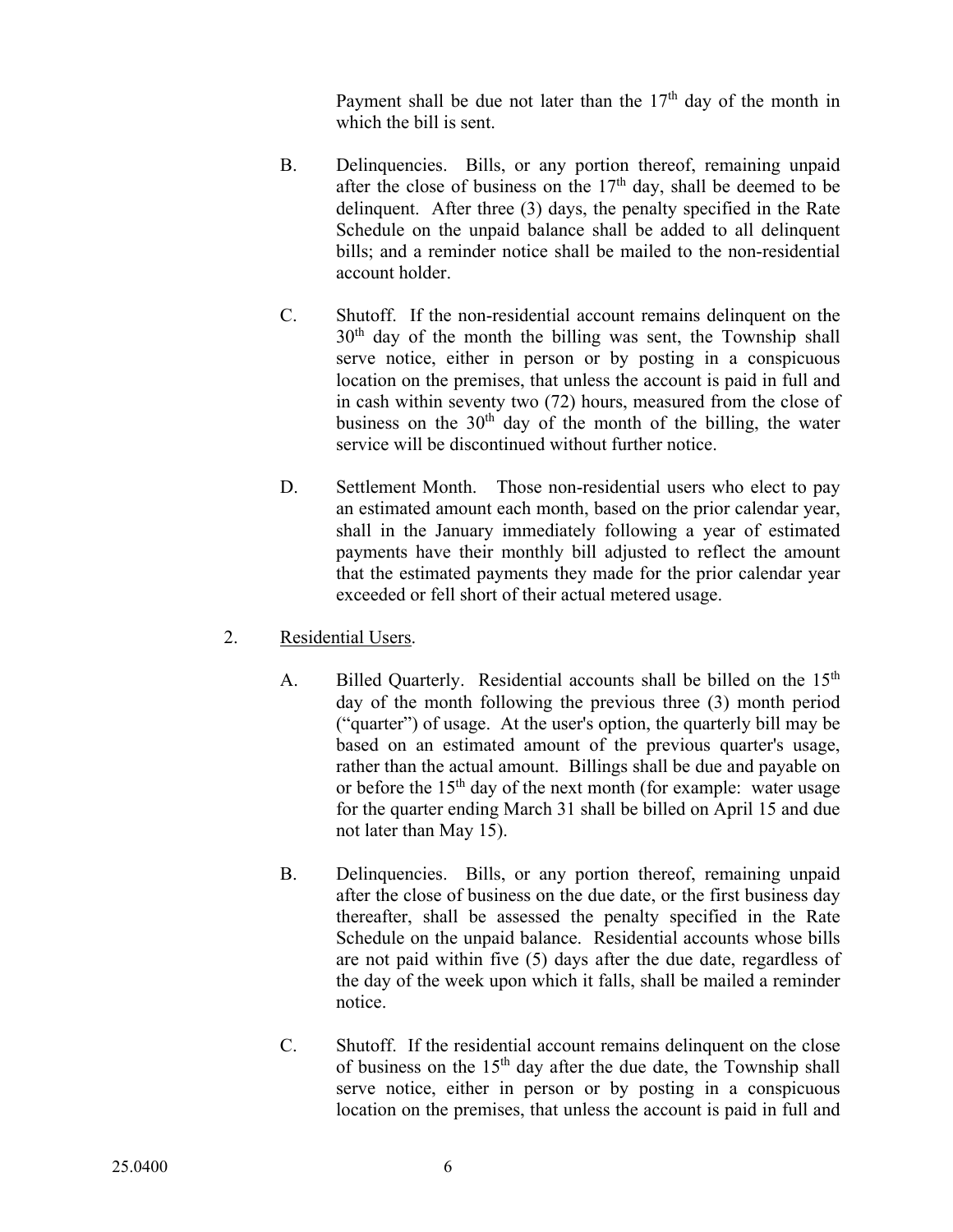in cash within seventy two (72) hours, measured from 5:00 p.m. of the  $15<sup>th</sup>$  day following the due date, water service will be discontinued without further notice.

D. Settlement Month. Those residential users who elect to pay an estimated amount each quarter, based on the prior calendar year, shall in the next calendar year following a year of estimated payments have their first quarterly bill adjusted to reflect the amount that the estimated payments they made for the prior calendar year exceeded or fell short of their actual metered usage.

## 3. Estimated Payments.

A. The user may opt to make estimated payments during a calendar year, based on the actual usage during the prior calendar year. If so, the first payment by the customer during the next calendar year, after a calendar year of estimated payments, shall be used to correct, up or down, any difference between the actual usage and the estimated usage.

B. For example, a user may make estimated payments during 2014, based on the actual usage of 2013. If so, the first payment in 2015 shall be used to correct any difference between the estimated amount paid during 2014 and the actual usage during 2014.

## 4. Additional Enforcement.

- A. Lien. Except as provided in subsection (e) below, charges for water shall constitute a lien on the property served. On or after November 1 of each year, the Township Treasurer shall deliver to the Township Supervisor a certified statement of all water charges and penalty charges thereon which are then six (6) months or more past due and unpaid. The Township Supervisor shall then place such charges on the next general tax roll and the same shall be collected and said lien shall be enforced in the same manner as provided for general Township taxes. (ord. no. 465 eff. March 6, 2009)
- B. Resumption of Service. Prior to the resumption of service, or the provision of new service to a prior delinquent account or customer, all unpaid charges due to the Township for water service shall be paid in full together with an additional penalty as provided in the Rate Schedule.
- C. Escrow. The Township may, at its sole and complete discretion and protection, demand that an account escrow up to one hundred fifty percent (150%) of the average periodic water charges for that account to protect against non-payment. The demand for an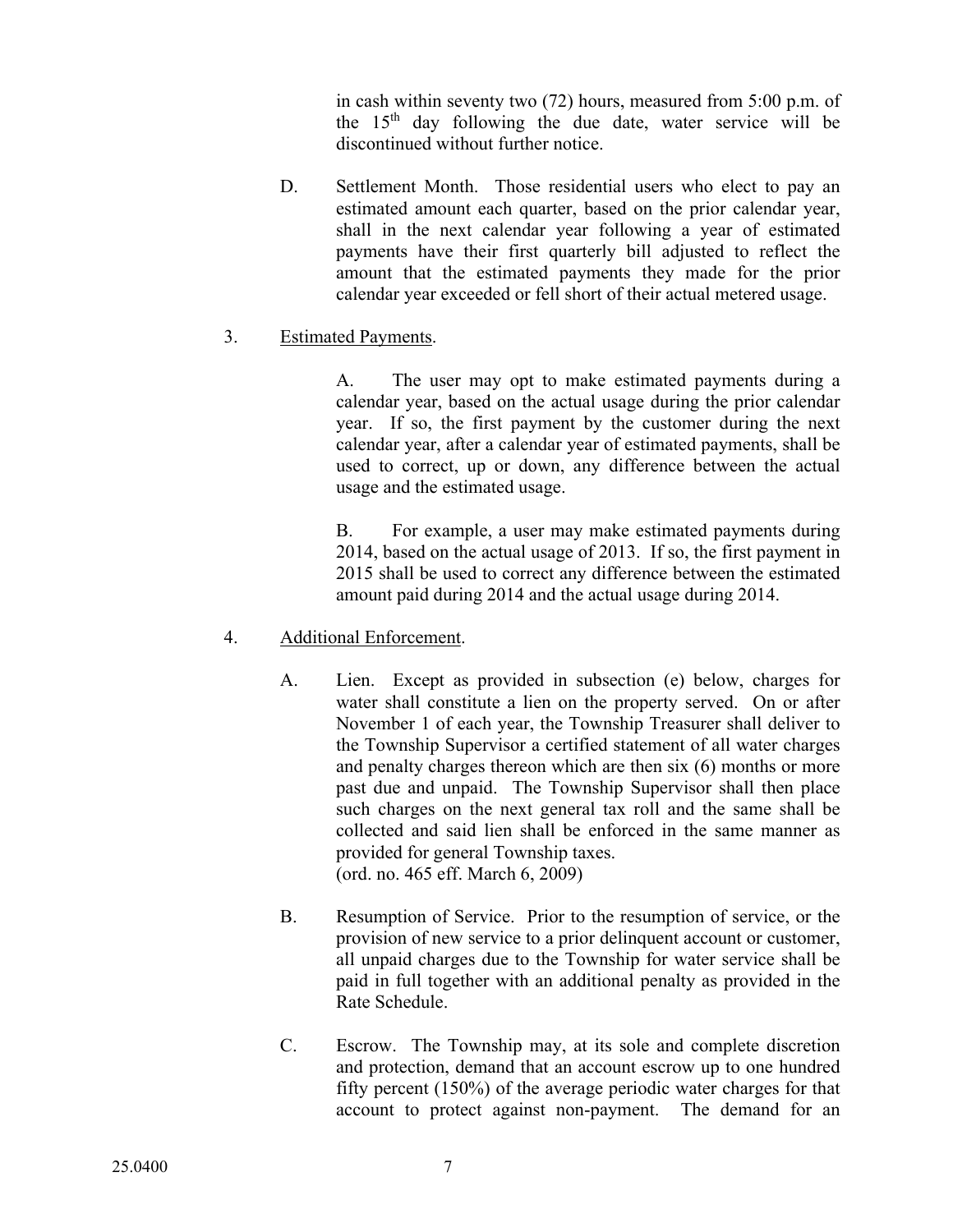escrow shall be based upon a history with the Township of nonpayment or chronically delinquent payment of water charges. The right to demand an escrow shall apply to both residential and nonresidential customers.

- D. Policies. The Township Board may, by resolution, adopt and amend policies and procedures and/or rules and regulations that provide for additional matters pertinent to billing and enforcement.
- E. Tenant Deposits. When the Township is properly notified in accordance with Section 21 of the Revenue Bond Act of 1933, Act No. 94 of the Public Acts of 1933, as amended (MCL 141.121), or in accordance with MCL 123.165, as amended, with a copy of the applicable lease if there is one, that a tenant is responsible for the water charges pertaining to a particular premises, then water service shall not be started or continued to that premises until a deposit has been made with the Township for that premises, sufficient to cover twice the average quarterly bill for water service to that premises, as estimated by the Township. The deposit shall be applied against any delinquent water charges for that premises. If the deposit satisfies the delinquency, water service shall not be discontinued for the premises, except that water service for the premises may be discontinued if the required deposit is not promptly replenished to its original amount. No deposit shall bear interest. Each deposit, or any remaining balance, shall be returned to the person the Township, in its discretion, determines is entitled to the deposit when water service is discontinued to the particular premises. Water service to the premises shall not be reinstated until any required deposit has been replenished to its original amount. A deposit which remains unclaimed for 365 days after notification or attempted notification by the Township shall revert to the water rate fund.

(ord. no. 465 eff. March 6, 2009) (amend. by ord. no. 508 eff. January 4, 2012)

### **25.0409 Sec. 9 FISCAL YEAR**

The System shall be operated on the basis of a fiscal year beginning January 1 through December 31 of each year.

#### **25.0410 Sec. 10 APPLICATION TO CONNECT**

No connection shall be made to the System without obtaining a permit therefore. Application for such permit shall be made by the premises title holder or land contract purchaser and filed with the Township Superintendent or his or her representative(s). The Township Superintendent or his or her representative(s) shall issue such permit when all prescribed conditions have been met. Such permit shall be issued subject to the provisions of this Ordinance and all rules,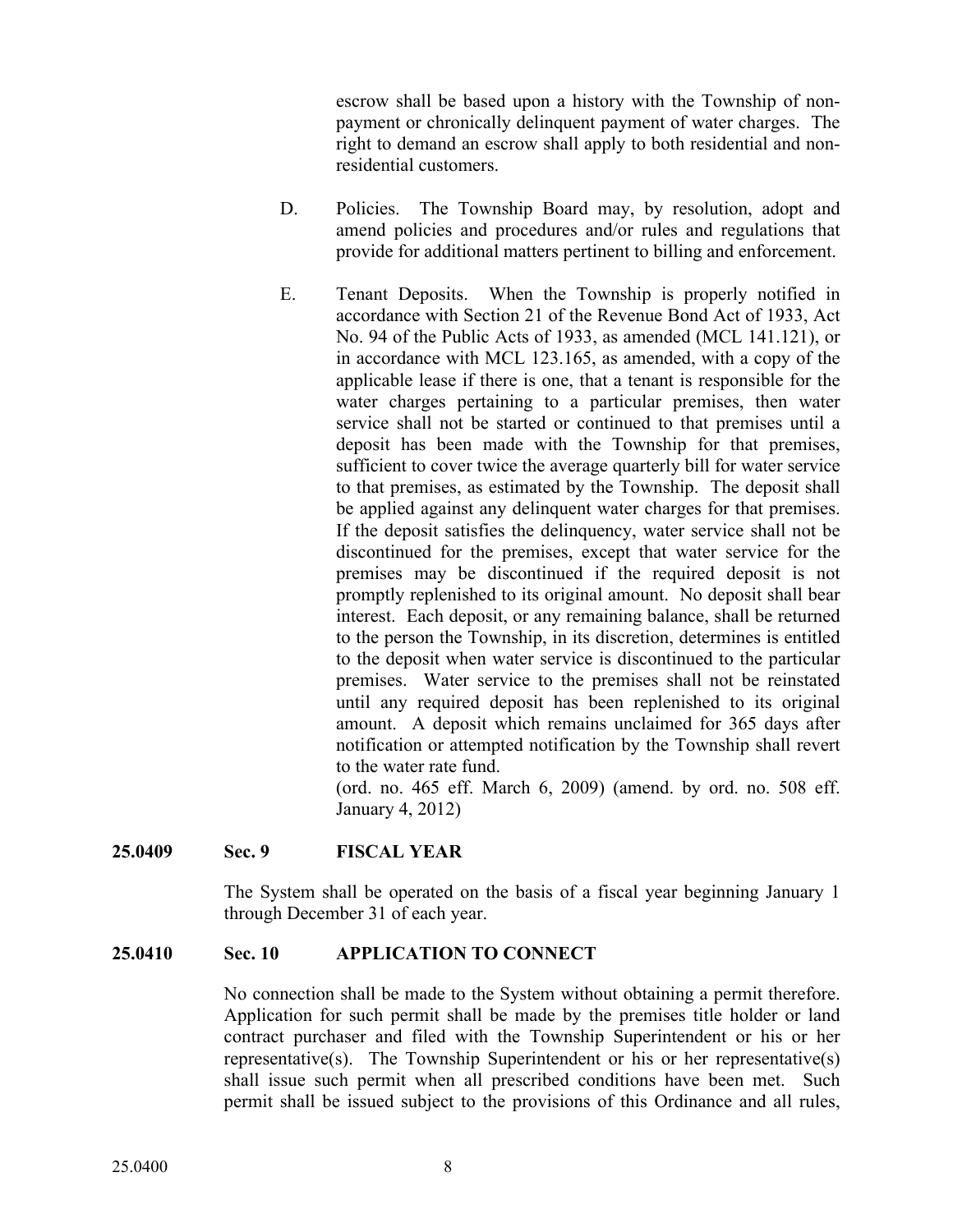regulations, policies and procedures, and construction specifications that are adopted by the Township Board pursuant to this Ordinance.

### **25.0411 Sec. 11 ANNUAL REPORT**

The Township shall cause to be maintained and kept proper books of record and account in which shall be made full and correct entries of all transactions relating to the operation of the System. Not less than six (6) months after the close of each fiscal year of the System, the Township shall cause to be prepared a statement in reasonable detail showing the cash income and disbursements of the System at the beginning and close of the operating year and such other information as may be necessary to enable any taxpayer of the Township, user or beneficiary of the service provided by the System, to be fully informed as to all matters pertaining to the financial operation of the System during such fiscal year. Such annual statement shall be filed in the office of the Township Clerk where it will be open to public inspection. Such books of record and account shall be audited annually by a certified public accountant to be designated by the Township Board and a certified copy of such audit shall be filed with the Township Clerk. Such audit may be a part of the general Township audit.

### **25.0412 Sec. 12 PROHIBITION OF CROSS CONNECTIONS**

#### **Purpose of section.**

The purpose of this section is to protect the public health, safety, and welfare by reducing the risk of cross connection contamination of the System. This section shall control all matters concerning the inspection, detection, prevention, and elimination of cross connections in new and existing industrial, commercial, and residential facilities.

### **Definitions.**

The following words, terms, and phrases, when used in this section, shall have the following meanings ascribed to them, except where the context clearly indicates a different meaning.

"*Backflow*" means water of questionable quality, wastes, or other contaminants entering a public water supply system due to a reversal of flow.

"*Cross connection*" means a connection or arrangement of piping or appurtenances through which a backflow could occur.

"*Safe air gap*" means the minimum distance of a water inlet or opening above the maximum high water level or overflow rim in a fixture, device, or container to which public water is furnished which shall be at least two (2) times the inside diameter of the water inlet pipe, but shall not be less than one (1) inch and need not be more than twelve (12) inches.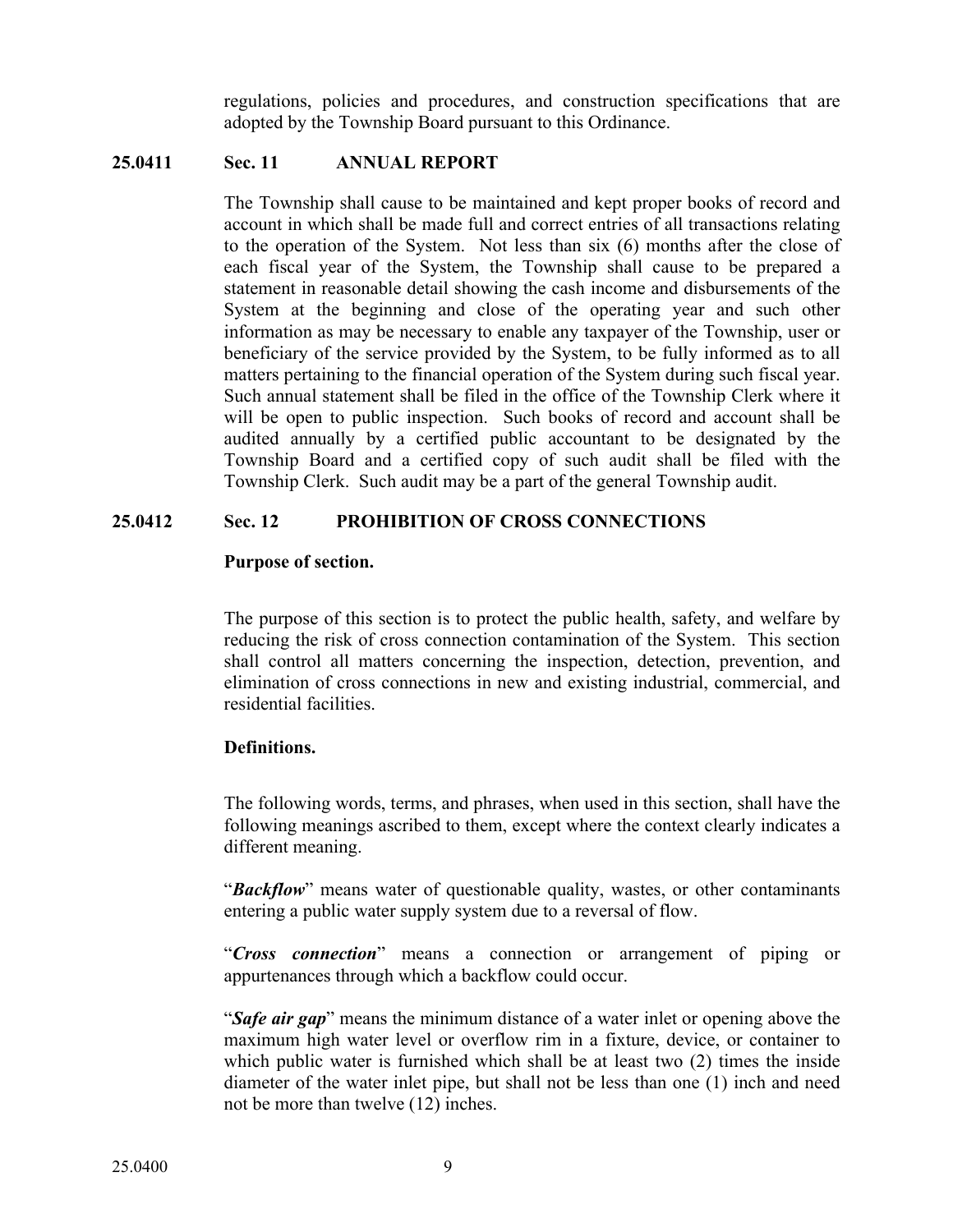"*Secondary water supply*" means a water supply system maintained in addition to a public water supply including, but not limited to, water systems from ground or surface sources not meeting the requirements of Act No. 399 of the Public Acts of Michigan of 1976 (MCL 325.1001 et seq.) and by sections 3, 6, and 10 of Act No. 98 of the Public Acts of Michigan of 1913 (MCL 325.201 et seq.) as amended, and sections 9 and 427 of Act No. 380 of the Public Acts of Michigan of 1965 (MCL 16.101 et seq.) as amended, or water from a public water supply which in any way has been treated, processed, or exposed to any possible contaminant or stored in other than an approved storage facility.

"*Submerged inlet*" means a water pipe or extension thereto from a public water supply terminating in a tank, vessel, fixture, or appliance which may contain water of questionable quality, waste or other contaminant and which is unprotected against backflow.

### **Compliance with existing laws.**

A connection with a public water supply system shall comply with Act No. 399 of the Public Acts of Michigan of 1976 (MCL 325.1001 et seq.) as amended, Act No. 266 of the Public Acts of Michigan of 1929 (MCL 338.901 et seq.) as amended, and the provisions of this Ordinance.

### **Prohibited connections.**

Cross connection of the System and any other water supply system or source including, but not limited to, the following are prohibited:

Between the System and a secondary water supply, either direct or by submerged inlet;

Between a lawn sprinkler system and the System;

Between the System and piping which may contain sanitary waste or a chemical contaminant, including self-contained hydronic boiler systems;

Between the System and piping immersed in a tank or vessel which may contain a contaminant; and

Between the System and fire suppression systems.

#### **Private water storage tanks deemed secondary water supply.**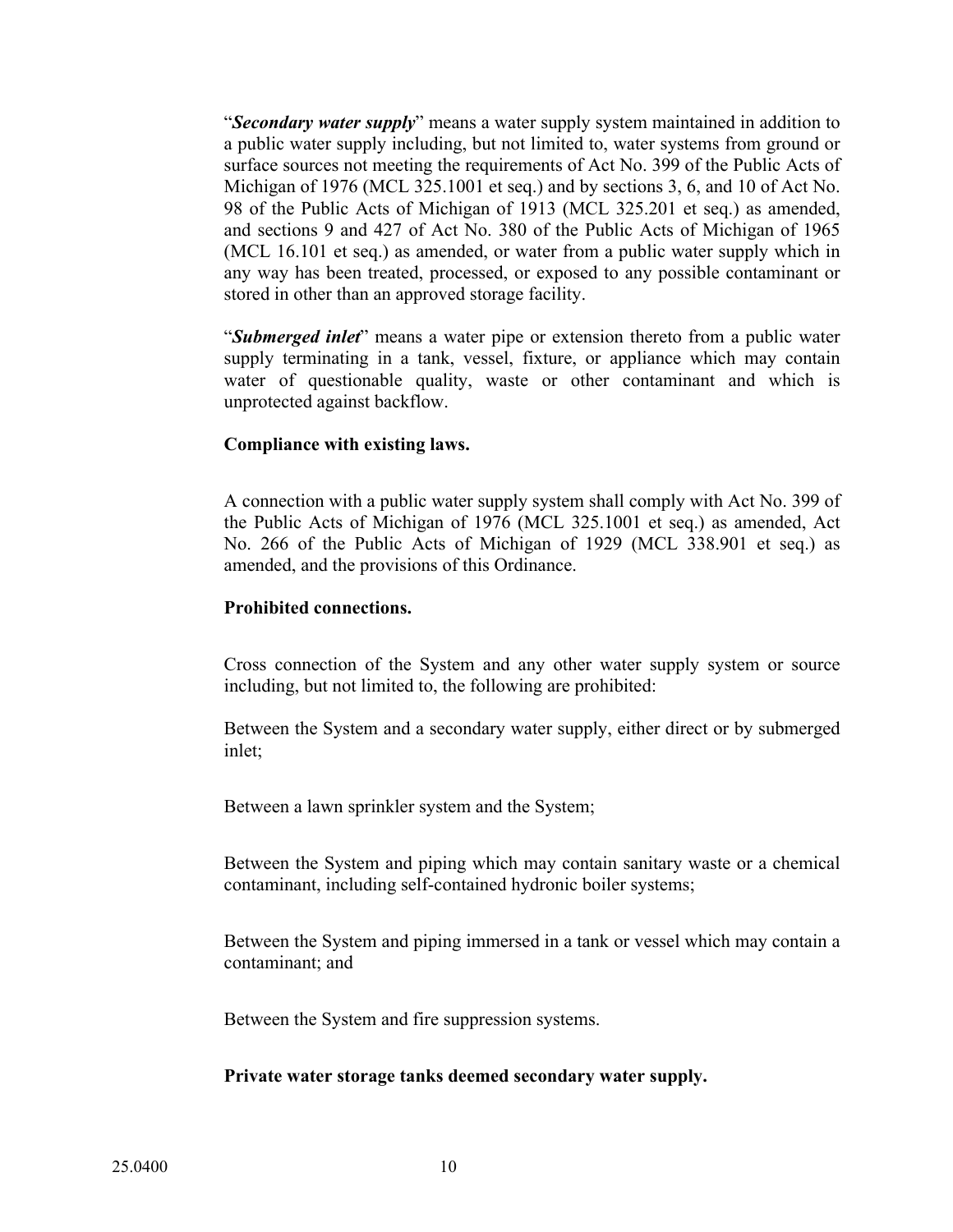A private water storage tank supplied from the System shall be deemed a secondary water supply unless it is designed and approved for potable water usage.

### **Local control program.**

The Township shall maintain a comprehensive control program for elimination and prevention of all cross connections. The program shall meet the approval of the Michigan Department of Environment, Great Lakes, and Energy, Division of Community Water Supply, or any successor agency.

## **Responsibility for expense of elimination of existing cross connections.**

The expense of eliminating cross connections shall be that of the owner of the property on which the cross connection exists.

## **Inspection and backflow device testing.**

The Township shall have the authority to inspect any premises to determine the presence of an existing cross connection and to order the immediate elimination of the cross connection. All backflow devices, shall be tested according to the requirements of Act No. 399 of the Public Acts of Michigan of 1976 (MCL 325.100l et seq.) as amended. All new devices shall be tested upon installation prior to being placed in service. Testing shall be performed by an individual meeting the requirements of Act No. 399 of the Public Acts of Michigan of 1976 (MCL 325.1001 et seq.) as amended.

## **Identification for exposed System piping and secondary water supply piping.**

When a secondary water supply is used in addition to the System, exposed System piping and exposed secondary water supply piping shall be identified by distinguished colors or tags, and maintained so that each pipe may be readily traced in its entirety. If piping is installed that is impossible to trace in its entirety, it will be necessary to protect the System water supply at the service connection in a manner acceptable to the Township.

## **Correction of violations; installation or use of protective devices.**

Upon notification of a violation of this section, the owner of the property in question shall promptly correct such violations. The total time allowed for completion of the necessary corrections shall be contingent upon the degree of hazard involved and include the time required to obtain and install equipment. If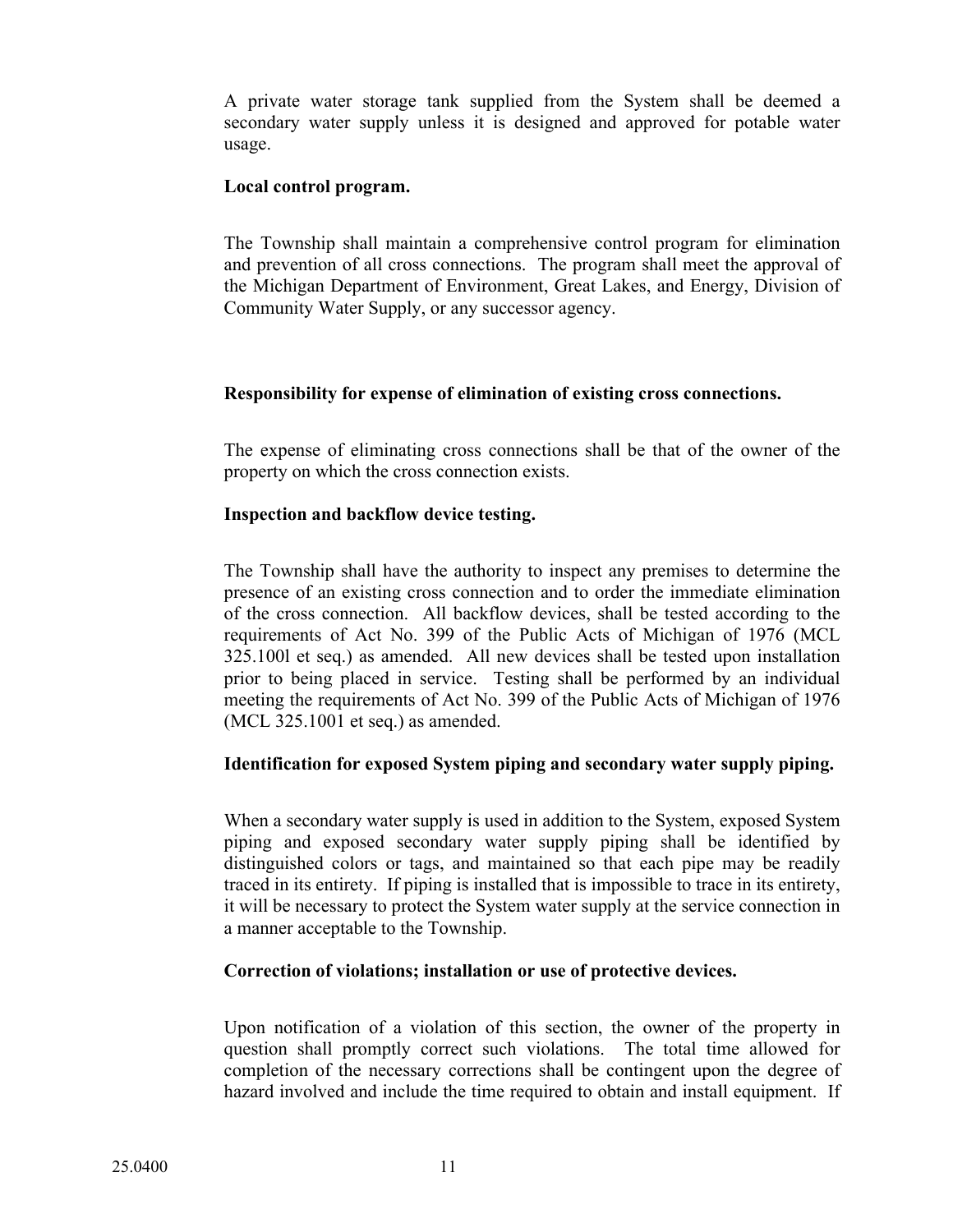the cross connection has not been removed within the time specified by the Township, the Township shall discontinue water service as provided in subsection 12 below.

### **Facility Fire Protection System Upgrade Requirement.**

If any person, firm, or corporation extends an existing fire protection system, or makes other significant changes to existing fire protection system piping, the Township may require the fire protection system to be upgraded up to the latest backflow protection standards established by the Michigan Plumbing Code. Any fire protection system which contains any additives will be required to be protected by a reduced pressure zone device.

### **Discontinuance of water service upon delinquent device testing or when cross connection violates this section; elimination of danger of contamination.**

The Township is authorized to discontinue water service after reasonable notice to any person, firm, or corporation owning any property where a cross connection in violation of this section exists or for delinquent testing of a backflow device. The Township may take such other precautionary measures as necessary to eliminate any danger of the contamination of the System water supply, including physical separation of the System. Water service to such property shall not be restored until the cross connection has been eliminated or delinquent testing has been completed, and until all fees for restoration of service have been paid. (amend ord. no. 589, eff April 17, 2021)

### **25.0413 Sec. 13 WORK IN RIGHT-OF-WAY**

All water system work in the street right-of-way or in public easements, including service lines to the property line, shall be constructed and performed by the Township or its agents or contractors.

The Township may waive this requirement if the party doing the work or contracting for the work deposits an adequate escrow amount with the Township, or otherwise posts adequate security for and acceptable to the Township (*e.g., performance bond, irrevocable bank letter of credit, etc*.). (amend ord. no. 567, eff December 30, 2018)

### **25.0414 Sec. 14 METERS AND RIGHT OF ENTRY**.

The Township Superintendent or his or her representative(s) shall have the right to enter at any reasonable time any premises connected to the System for the purpose of reading the water meter or otherwise inspecting the piping system or systems which are connected to the System. If any meter shall fail to register properly, the Township shall estimate the amount of water consumed based on prior billing periods and bill the water customer accordingly. A water customer may request that a water meter be tested for accuracy. If the meter is found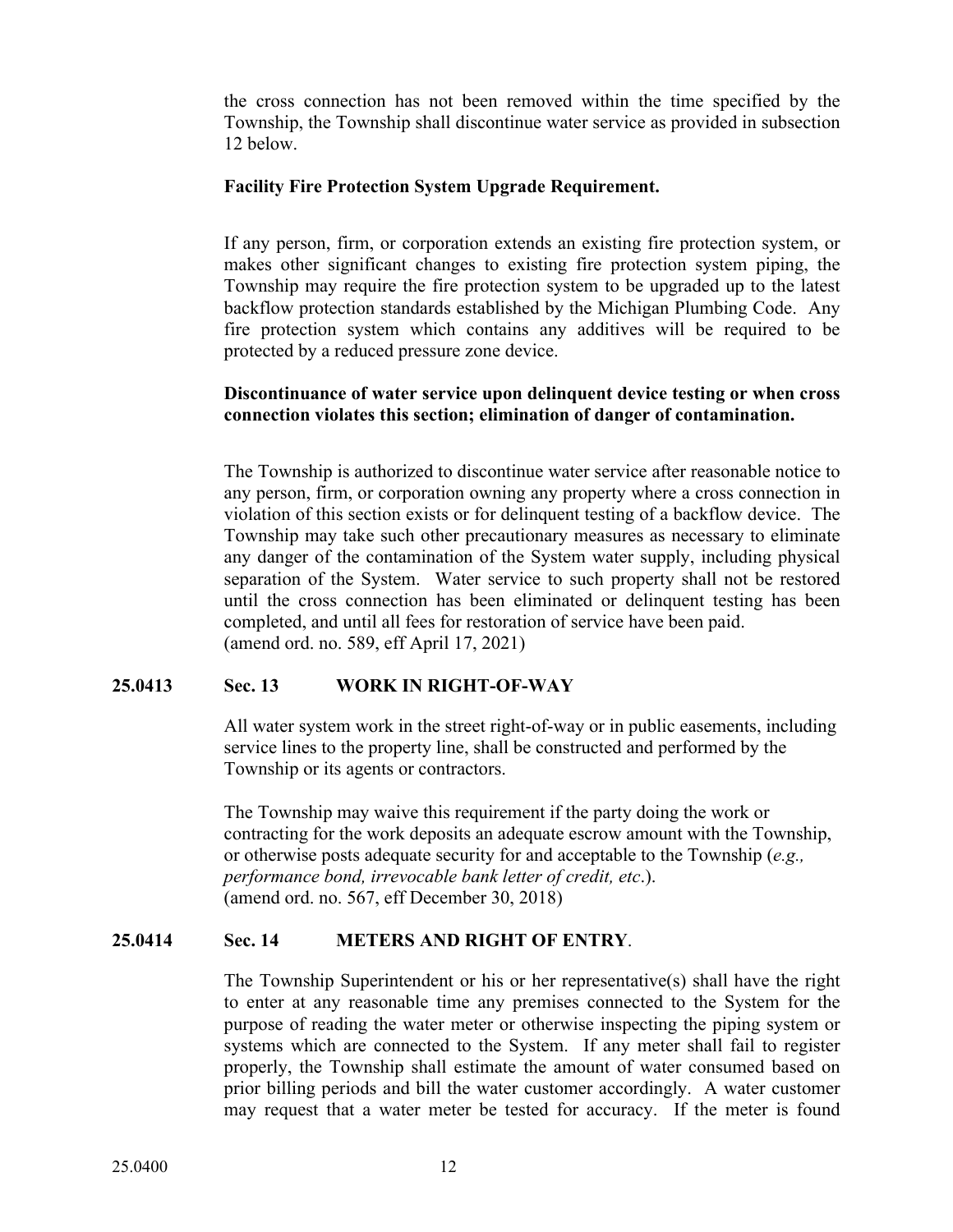accurate within two (2%) percent when tested in accordance with American Water Works Association Procedure C-700, as amended, or any similar procedure promulgated for the same purpose, the charge provided for in the Rate Schedule shall be made to the water customer. If the meter is not found to be accurate within two (2%) percent when tested as provided above, the last quarterly water bill shall be adjusted accordingly, and the meter shall be repaired or a new meter shall be installed and no charge shall be made to the water customer either for the test or the meter repair or replacement.

To enter any premises connected to the System to read the water meter, the Township Superintendent or his or her representative(s) shall take the following steps, one step at a time, in the following order.

- 1. Attempt to reach the premises owner by telephone three different times in three different weeks, if a telephone number is known to the Township; if a telephone number is not known to the Township, then post a notice in a conspicuous place on the premises, three different times in three different weeks, stating that the owner must make immediate arrangements with the Township within seventy-two (72) hours from the posting for the Township to have access to the water meter.
- 2. Send a letter to the owner of the premises, by first class mail with postage prepaid, giving the owner seven (7) days to make immediate arrangements for the Township to have access to the water meter.

The posted notice and the mailed letter shall advise the owner of the premises that failure to comply will result in water service being discontinued without further notice. The Township then may discontinue water service to the premises seven (7) days after the first-class letter is sent, unless the Township has been provided access to the water meter.

(amended by ord. no. 577, eff. March 25, 2019)

## **25.0415 Sec. 15 SERVICE LINE INSTALLATION AND MAINTENANCE**

The owner(s) of each premises to be served by water shall be responsible for the installation of the service line and all appurtenances from the street right-of-way to the building, structure, or other improvements served with water.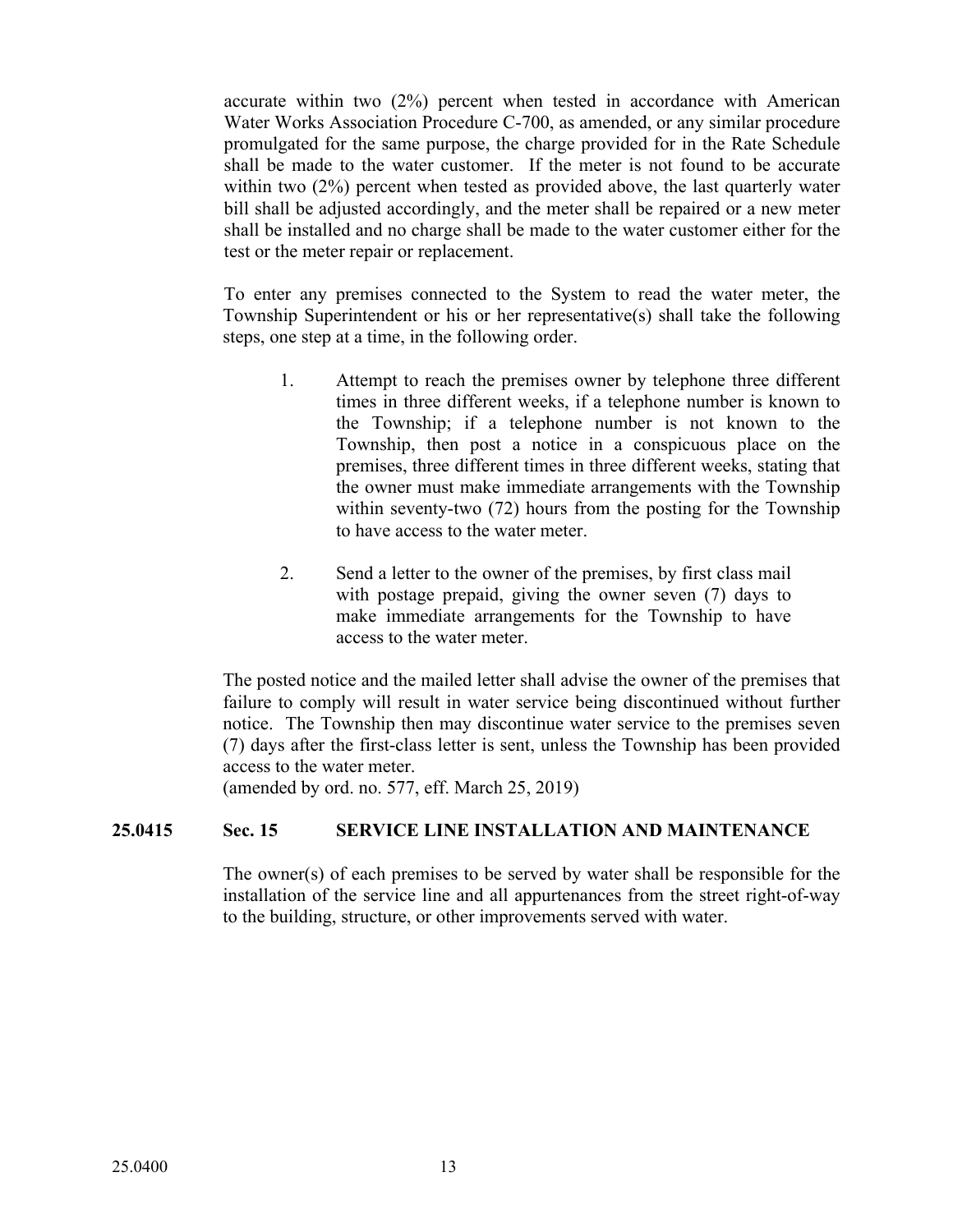The Township shall accept ownership of that service line and all appurtenances, if installed after June 1, 2007, from the street right-of-way to the water meter for the building, structure or other improvement served with water, including any meter pit and any back flow preventer installed with the meter pit. However, the Township shall accept that ownership only when satisfied that the service line and the appurtenances have been constructed in accordance with all Township requirements, in accordance with good construction practices, with material approved by the Township. The Township shall then be responsible to maintain that service line and the appurtenances.

The owner(s) of each premises to be served by water shall own and be responsible for the maintenance of each service line and all appurtenances, if installed on or before June 1, 2007, from the street right-of-way to the building, structure, or other improvements served with water.

The maintenance standard, whether for the Township or the owner(s) shall be good condition with no leaks, breaks or other malfunctions.

### **25.0416 Sec. 16 ONE SERVICE LINE PER PREMISES**

Unless otherwise authorized by the Township Superintendent or his or her representative(s) in writing, each premises with which the Township has a customer relationship for the provision of water service shall have a separate service line.

### **25.0417 Sec. 17 REPAIR OR REPLACEMENT OF METER, METER HORN, OR ANGLE VALVE**

If the meter, meter horn, or valves are damaged for any reason, or if the meter horn or valves are installed incorrectly, all required repair and replacement shall be at the expense of the premises owner(s). If the meter, meter horn, or valves malfunction or are defective, or if the meter is installed incorrectly, repair or replacement shall be at the expense of the Township.

## **25.0418 Sec. 18 DAMAGE TO SYSTEM FACILITIES**

No person, except an employee of the Township, or other person duly authorized by the Township, shall break, damage, destroy, uncover, deface, or tamper with any structure, appurtenance, or equipment which is a part of the System.

#### **25.0419 Sec. 19 FIRE HYDRANT USE OR OBSTRUCTION**

No person, except an employee of the Township, or other person duly authorized by the Township, shall open or use any fire hydrant, except in case of an emergency, without first securing written permission from the Township Superintendent or his or her representative(s) and paying such charges as are provided in the Rate Schedule.

#### **25.0420 Sec. 20 EMERGENCY CONSERVATION RULES**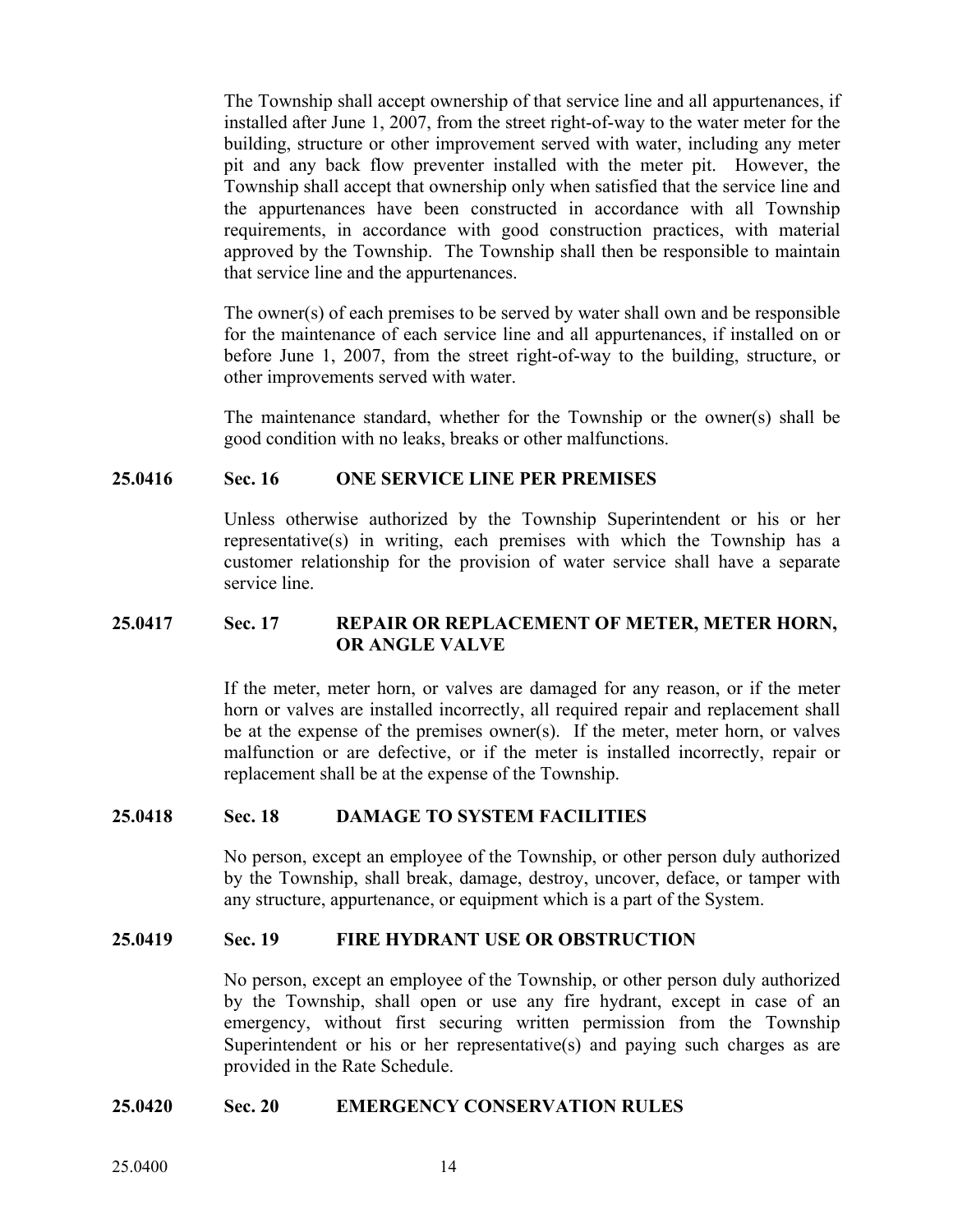- 1. When weather or extraordinary conditions place unusual water use demand upon the System or when the System water supply or capacity is reduced due to mechanical failure, catastrophe, or other physical limitations, and low pressure or reduced volumes threaten the public health, safety, or welfare, the Township Superintendent or his or her designee is hereby empowered to make all rules necessary to conserve and preserve and protect the public health, safety, and welfare and the integrity of the System. Such rules may restrict or prohibit less essential water uses to the extent deemed necessary to assure an adequate supply for essential domestic and commercial needs and for firefighting.
- 2. Rules promulgated under this Section shall become effective immediately and shall remain in effect until modified or rescinded by further order of the Township Superintendent or his or her designee or by resolution of the Township Board.
- 3. Notification of rules promulgated under this Section shall be by any reasonable means and may include, without limitation, posting on the internet, e-mail, public announcement by broadcast from a radio or television station with a normal operation range in the Township, announcement by loudspeaker in the Township, publication in a newspaper of general circulation in the Township, and/or posting in public places within the Township.
- 4. The Township Superintendent or his or her designee may grant exceptions to these rules in cases where outdoor irrigation is necessary to perverse nursery stock or newly established landscaping which is required by Township codes or the Soil Erosion and Sedimentation Control Act or where necessary to prevent imminent financial loss to the water customer.
- 5. Any person who violates any rule made pursuant to this Section shall be fined as prescribed in Section 24 of this Ordinance.
- 6. The Township Superintendent or his or her designee shall have the power and authority to shut off and discontinue the water service provided to any water customer who violates any rule made pursuant to this Section. Water service shall only be restored at such time as the Township Superintendent or his or her designee is reasonably satisfied that future violations of rules promulgated pursuant to the Section will not occur and when the water customer has paid a turn-on charge to the Township in the amount provided in the Rate Schedule.
- 7. The enforcement of any rules promulgated under this Section may be by injunctive action. The fact a violation of a rule promulgated under this Section is a civil infraction shall not prelude the Township from instituting an appropriate action to prevent violation of any rules promulgated under this Section.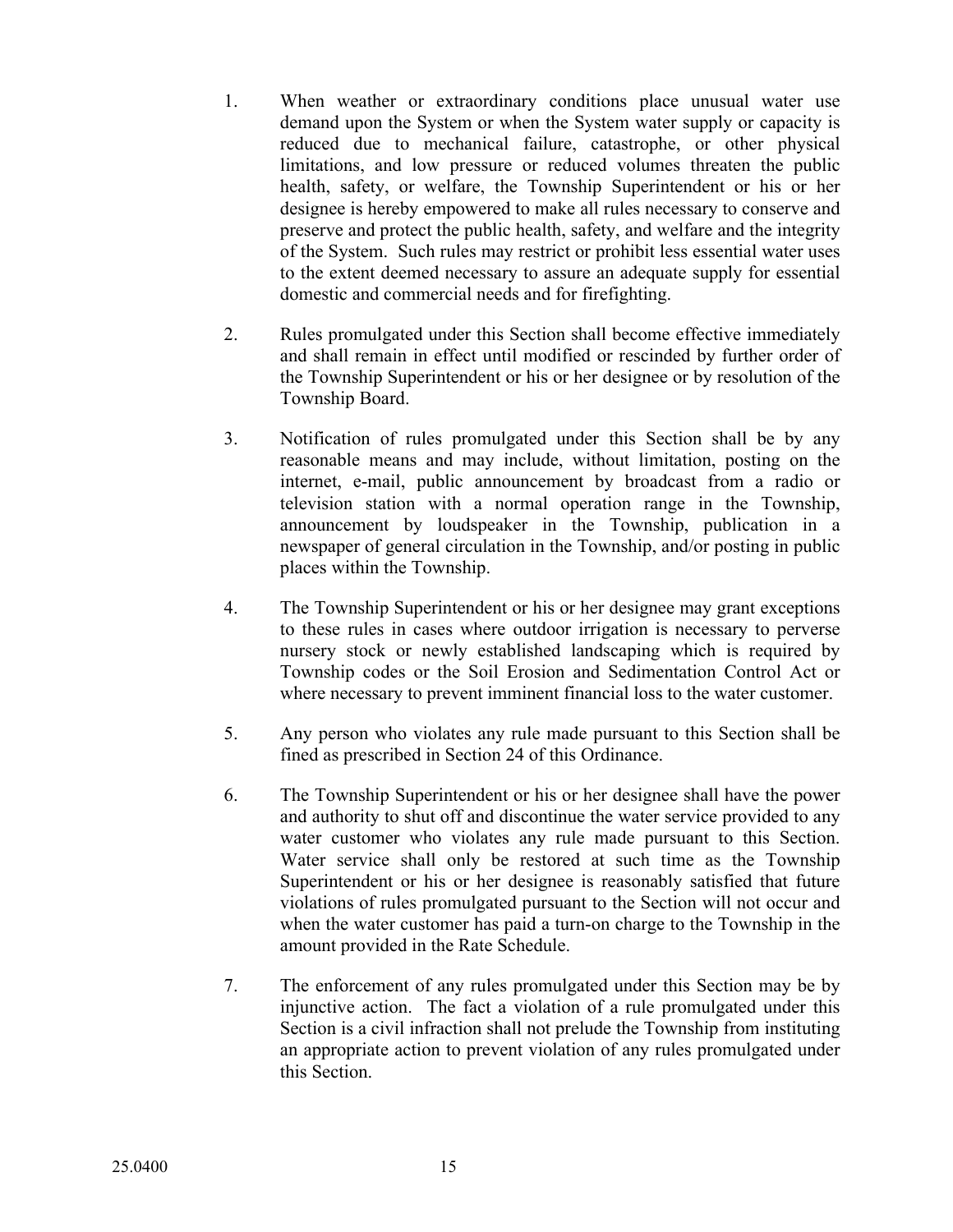#### **25.0421 Sec. 21 RULES AND REGULATIONS**

The Township Board may from time to time adopt by resolution rules and regulations, construction specifications, and policies and procedures governing the type and quality of materials and accessories to be used for connection to the System, construction methods for connections to the System, and other operational, maintenance, and technical matters pertaining to the System. Violation of any such rule or regulation shall constitute a violation of this Ordinance and shall be subject to the fines and other remedies hereinafter prescribed in this Ordinance.

#### **25.0422 Sec. 22 DISRUPTION OF SERVICE**

The Township shall not be liable for any failure or deficiency in the supply of water to water customers whether occasioned by maintenance or repair of the System or any other cause.

#### **25.0423 Sec. 23 SERVICE OUTSIDE CORPORATE LIMITS OF TOWNSHIP**

In those instances where water service outside the corporate limits of the Township to City of Grand Haven water customers is provided for by the existing Agreement for water supply for the Township between the City and County, as amended, such water service shall be provided in accordance with such Agreement. In all other cases, the Township may provide water service from the System outside the corporate limits of the Township only if such water service is first approved by the Township Board and is not in violation of the Agreement referenced in the immediately preceding sentence. If such water service is approved, the Township Board shall, by resolution, provide for such connection charges, facilities charges, trunkage charges, debt service charges, water rates, stand-by fire charges, and other charges and assessments as the Township Board shall determine.

#### **25.0424 Sec. 24 VIOLATIONS**

Any person, firm, or corporation which violates the provisions of this Ordinance shall be responsible for a municipal civil infraction. The sanction for a violation of this Ordinance shall be a civil fine of not less than fifty dollars (\$50.00), plus costs and other sanctions. Increased civil fines may be imposed for repeated violations of this Ordinance by a person, firm, or corporation. A "repeat violation" of this Ordinance is a second or subsequent violation of this Ordinance committed by a person, firm, or corporation within six (6) months of a prior violation of this Ordinance, and for which the person, firm, or corporation admits responsibility or is determined to be responsible. The sanction for a violation of this Ordinance which is a first repeat violation shall be a civil fine of not less than two hundred fifty dollars (\$250.00), plus costs and other sanctions. The sanction for a violation of this Ordinance which is a second or subsequent repeat violation shall be a civil fine of not less than five hundred dollars (\$500.00), plus costs and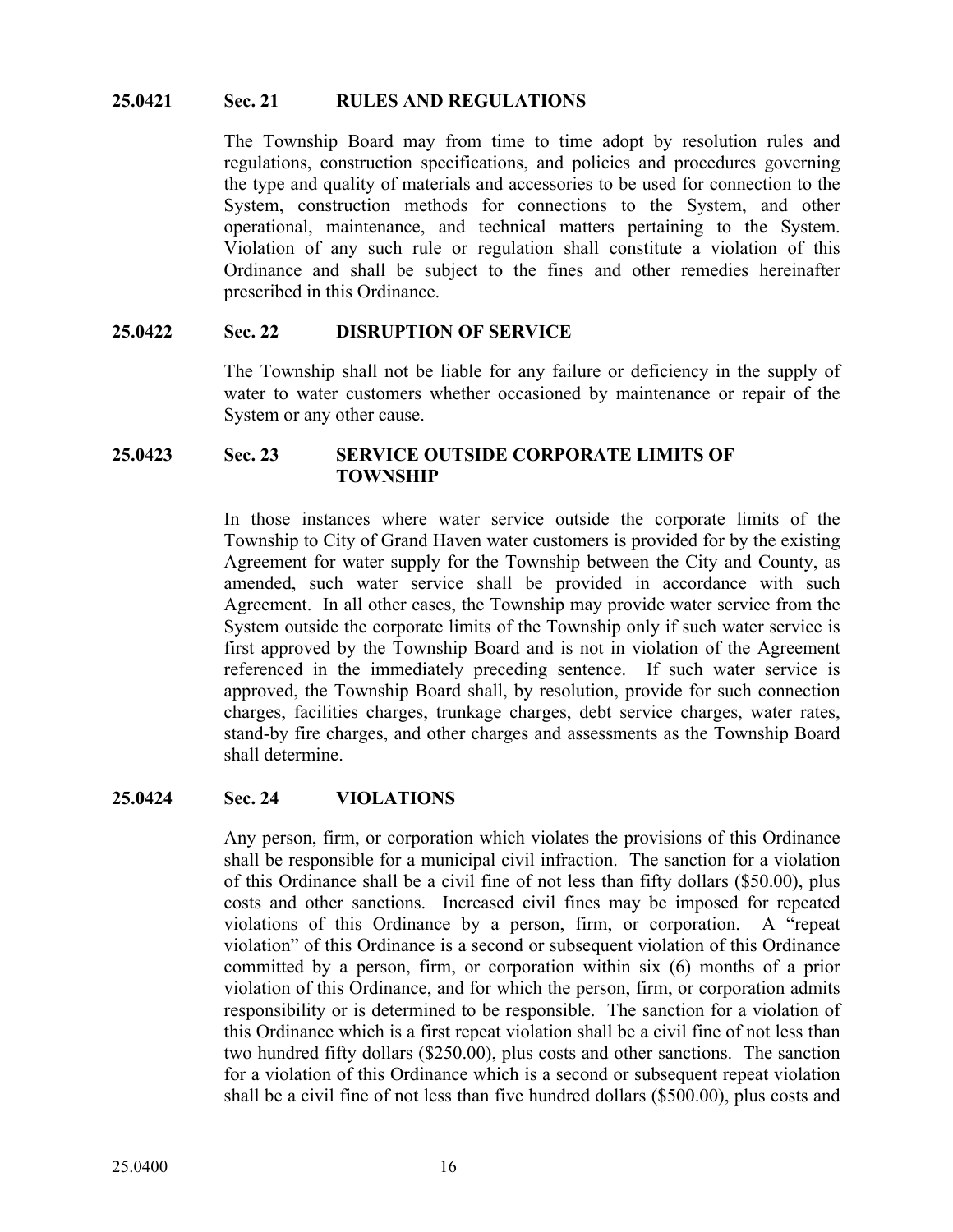other sanctions. The Township Supervisor, the Township Superintendent, the Township Director of Public Works, the Township Assistant Director of Public Works, and the Township Attorney are authorized to issue municipal civil infractions for violations of this Ordinance.

#### **25.0425 Sec. 25 ADMINISTRATIVE LIABILITY**

No officer, agent, or employee of the Township shall render himself or herself personally liable for any damages that may occur to any person as a result of any act required or permitted in the discharge of his or her duties under and in the enforcement of this Ordinance, or any rules and regulations, specifications, or policies and procedures adopted pursuant to this Ordinance. In the event of any conflict between this Ordinance and any rule, regulation, specification, policy or procedure, the provisions of this Ordinance shall control.

#### **25.0426 Sec. 26 SEVERABILITY AND CAPTIONS**

This Ordinance and the various sections, subsections, sentences, phrases, and clauses thereof are hereby declared to be severable. If any section, subsection, sentence, phrase or clause is adjudged unconstitutional or invalid, it is hereby declared that the remainder of this Ordinance shall not be affected thereby. Pronouns shall be read as masculine, feminine or neuter as may be appropriate. Captions appearing at the beginning of any section shall not be deemed a part of this Ordinance and shall have no independent significance.

#### **25.0427 Sec. 27 REPEAL**

Ordinance No. 32, as amended, is hereby repealed in its entirety as of the effective date of this Ordinance. All other ordinances or parts thereof which are in conflict in whole or in part with any of the provisions of this Ordinance, as of the effective date of this Ordinance, are hereby repealed to the extent of such conflict.

#### **25.0428 Sec. 28 EFFECTIVE DATE**

This Ordinance was approved and adopted by the Township Board of the Charter Township of Grand Haven, Ottawa County, Michigan, at a regular Board meeting on November 23, 2020, after introduction and a first reading at a regular Board meeting on November 9, 2020, and publication after first reading as required by Act 359 of the Michigan Public Acts of 1947, as amended. This Ordinance shall be effective January 1, 2021.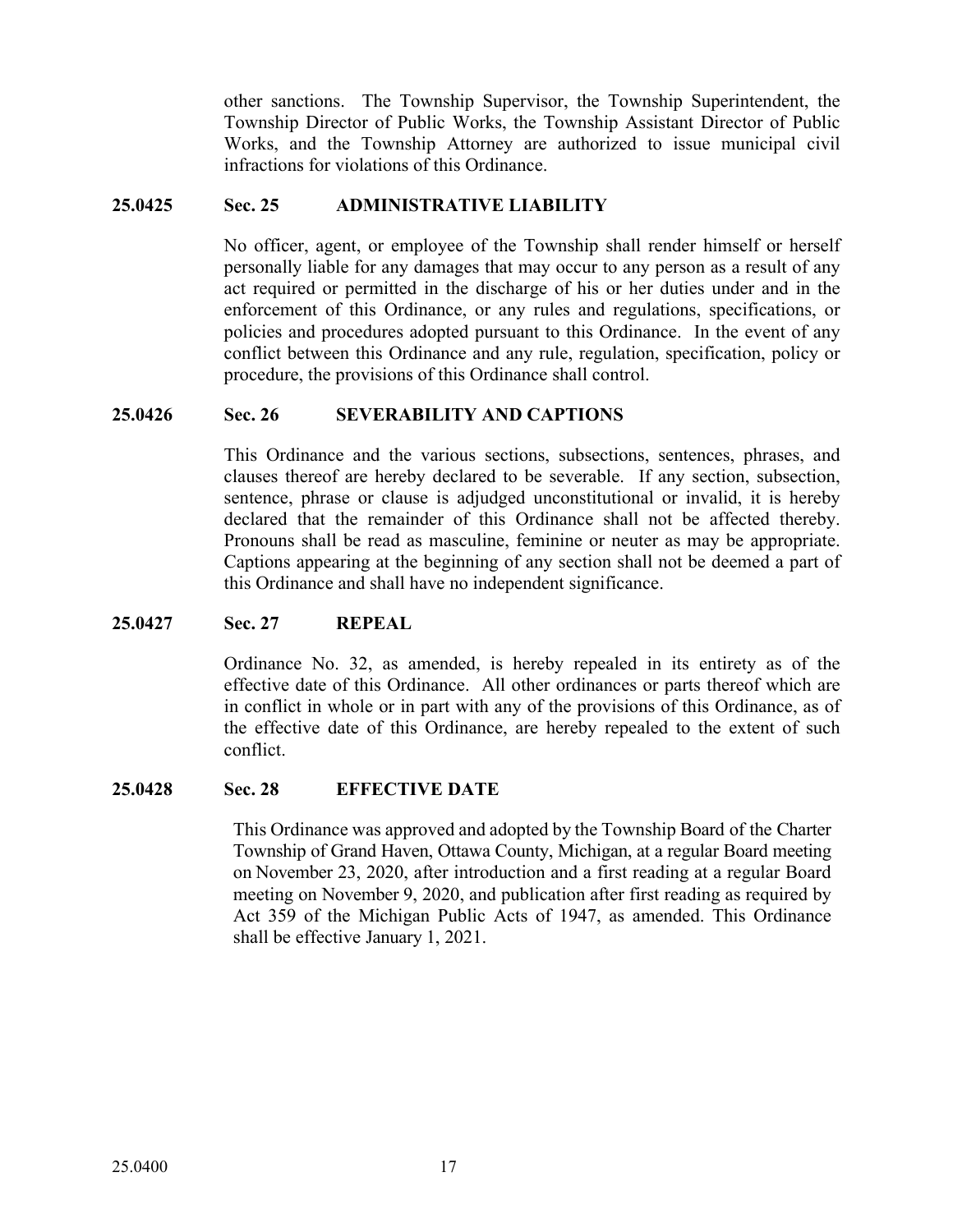## **EXHIBIT A SCHEDULE OF WATER RATES & CHARGES Effective January 1, 2016**

### **Water Connection Charges**

- 1.  $\frac{3}{4}$  Meter = \$1,500 plus the 110% cost of the copper service piping, as determined by the most recent invoice from the supplier, from the corporation stop to the meter set. All copper piping must be purchased in either 60 or 100 foot increments. (*Owner or contractor may provide the copper service line to avoid the charge*.)
- 2. 1" Meter =  $$1,600$  plus the 110% cost of the copper service piping, as determined by the most recent invoice from the supplier, from the corporation stop to the meter set. All copper piping must be purchased in either 60 or 100 foot increments. (*Owner or contractor may provide the copper service line to avoid the charge*.)
- 3. Pretap with  $3/4$ " meter = \$700
- 4. Pretap with  $1''$  meter = \$800
- 5. Larger than 1" Service Line or 1" Meter = Deposit of \$2,000. The charge will be the actual cost of the meter, meter set, copper service line, contractor costs (if any), plus 10% for overhead.

**Water Trunkage Charge** – Premises constructed after December 31, 1998 (For premises constructed prior to December 31, 1998, there is no trunkage charge for a new connection)

| <b>Meter Size</b> | <b>Amount</b>        |
|-------------------|----------------------|
| 1" or less        | 856<br>\$            |
| 1.5"              | \$3,425              |
| 2"                | \$6,085              |
| 3"                | \$13,695             |
| 4"                | $\overline{$}24,350$ |
| 6"                | \$54,785             |

## **Other Charges**

- 1. Meter upgrade is charged for actual labor costs, replacement meter, and any materials, plus 10% for overhead.
- 2. Hydrant rental requires a \$75 deposit. The fee will be \$20 for the rental of the meter plus the actual water usage.
- 3. Water turn on charge for delinquent accounts and cross connections are as follows:
	- a. \$30 during business hours
	- b. \$50 after business hours
- 4. Meter test charge is \$75
- 5. Late Fee Penalty for Water Utility bills is 10%

| <b>NOWS</b> Water | Monthly      |              |              | O <sub>2</sub> |  |  |  |
|-------------------|--------------|--------------|--------------|----------------|--|--|--|
| \$2.43            | Jan. 1, 2016 | Jan. 1, 2016 | Feb. 1, 2016 | March 1, 2016  |  |  |  |
| \$2.50            | Jan. 1, 2017 | Jan. 1, 2017 | Feb. 1, 2017 | March 1, 2017  |  |  |  |
| \$2.57            | Jan. 1, 2018 | Jan. 1, 2018 | Feb. 1, 2018 | March 1, 2018  |  |  |  |

### **Commodity Charge** Per 1,000 gallons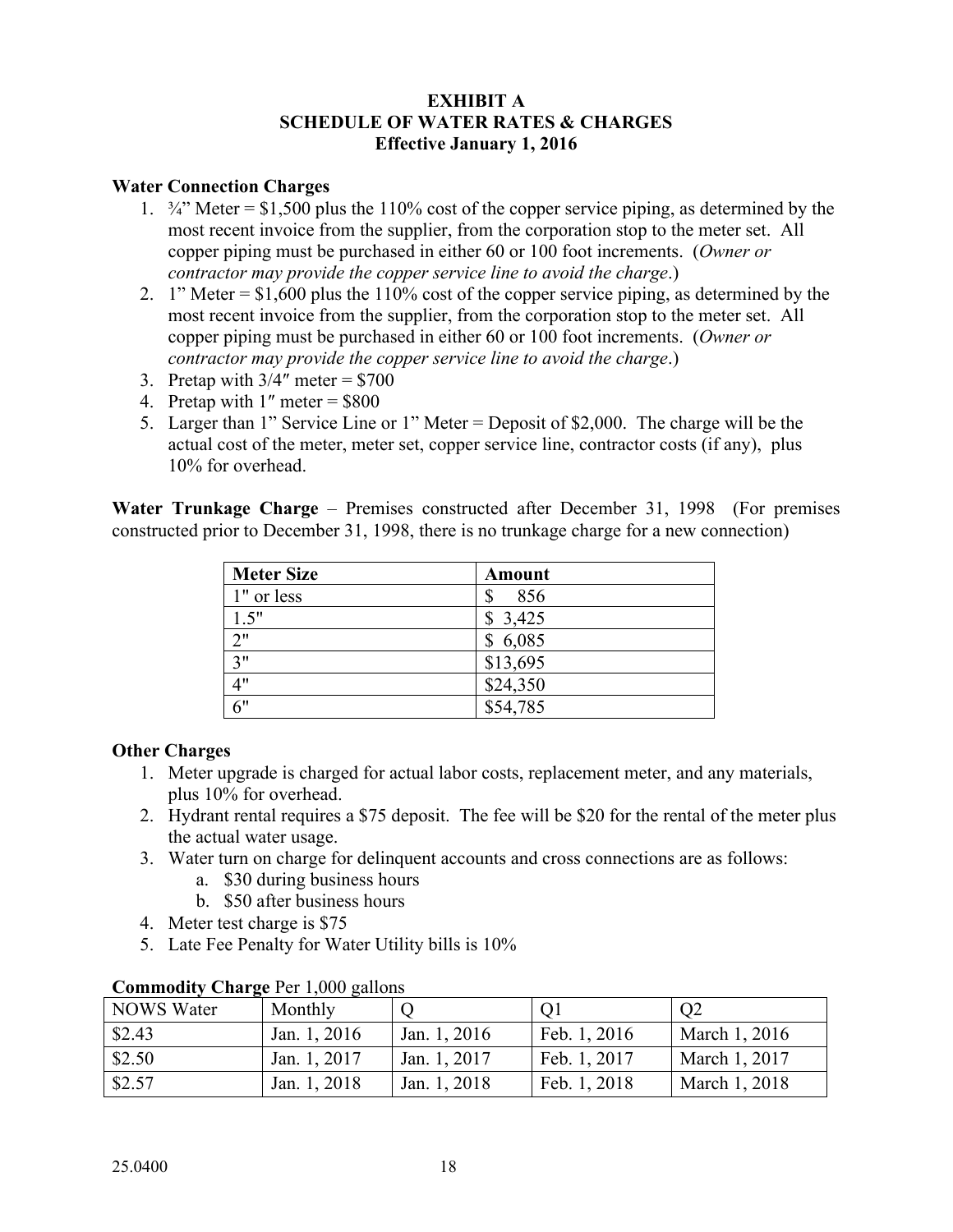| \$2.64 | Jan. 1, 2019 | Jan. 1, 2019 | Feb. 1, 2019 | March 1, 2019 |
|--------|--------------|--------------|--------------|---------------|
| \$2.71 | Jan. 1, 2020 | Jan. 1, 2020 | Feb. 1, 2020 | March 1, 2020 |

| G. R. Water | Monthly      |              | Q1           | Q <sub>2</sub> |
|-------------|--------------|--------------|--------------|----------------|
| \$2.81      | Jan. 1, 2016 | Jan. 1, 2016 | Feb. 1, 2016 | March 1, 2016  |
| \$2.89      | Jan. 1, 2017 | Jan. 1, 2017 | Feb. 1, 2017 | March 1, 2017  |
| \$2.97      | Jan. 1, 2018 | Jan. 1, 2018 | Feb. 1, 2018 | March 1, 2018  |
| \$3.05      | Jan. 1, 2019 | Jan. 1, 2019 | Feb. 1, 2019 | March 1, 2019  |
| \$3.14      | Jan. 1, 2020 | Jan. 1, 2020 | Feb. 1, 2020 | March 1, 2020  |

## **Monthly Residential Customer Service Charge** for NOWS and Grand Rapids

| Service Charge |              | O <sub>1</sub> | O <sub>2</sub> |
|----------------|--------------|----------------|----------------|
| \$12.66        | Jan. 1, 2016 | Feb. 1, 2016   | March 1, 2016  |
| \$13.03        | Jan. 1, 2017 | Feb. 1, 2017   | March 1, 2017  |
| \$13.42        | Jan. 1, 2018 | Feb. 1, 2018   | March 1, 2018  |
| \$13.82        | Jan. 1, 2019 | Feb. 1, 2019   | March 1, 2019  |
| \$14.23        | Jan. 1, 2020 | Feb. 1, 2020   | March 1, 2020  |

#### **Monthly Commercial Customer Service Charge** for NOWS and Grand Rapids

| Meter Size             | Jan. 1, 2016 | Jan. 1, 2017 | Jan. 1, 2018 | Jan. 1, 2019 | Jan. 1, 2020 |
|------------------------|--------------|--------------|--------------|--------------|--------------|
| $\frac{3}{4}$ " Meter  | \$12.66      | \$13.03      | \$13.42      | \$13.82      | \$14.23      |
| 1" Meter               | \$20.01      | \$20.61      | \$21.22      | \$21.85      | \$22.50      |
| $1\frac{1}{2}$ " Meter | \$40.47      | \$41.68      | \$42.93      | \$44.21      | \$45.53      |
| 2" Meter               | \$66.74      | \$68.74      | \$70.80      | \$72.92      | \$75.10      |
| 3" Meter               | \$158.56     | \$163.31     | \$168.20     | \$173.24     | \$178.43     |
| 4" Meter               | \$360.80     | \$371.62     | \$382.76     | \$394.24     | \$406.06     |

#### **Monthly Fire Line Charges** for NOWS and Grand Rapids customers

| Meter Size       | Jan. 1, 2016 | Jan. 1, 2017 | Jan. 1, 2018 | Jan 1, 2019 | Jan. 1, 2020 |
|------------------|--------------|--------------|--------------|-------------|--------------|
| 6" or less       | \$11.48      | \$11.82      | \$12.17      | \$12.53     | \$12.90      |
| $\mathbf{R}^{,}$ | \$23.12      | \$23.81      | \$24.52      | \$25.25     | \$26.00      |
| $10$ "           | \$44.44      | \$45.77      | \$47.14      | \$48.55     | \$50.00      |
| 12'              | \$68.90      | \$70.96      | \$73.08      | \$75.27     | \$77.52      |

(amend. by ord. no. 476 eff. May 23, 2010; amend by ord. no. 537 eff. November 1, 2015; amend by ord. no. 540 eff. March 10, 2016)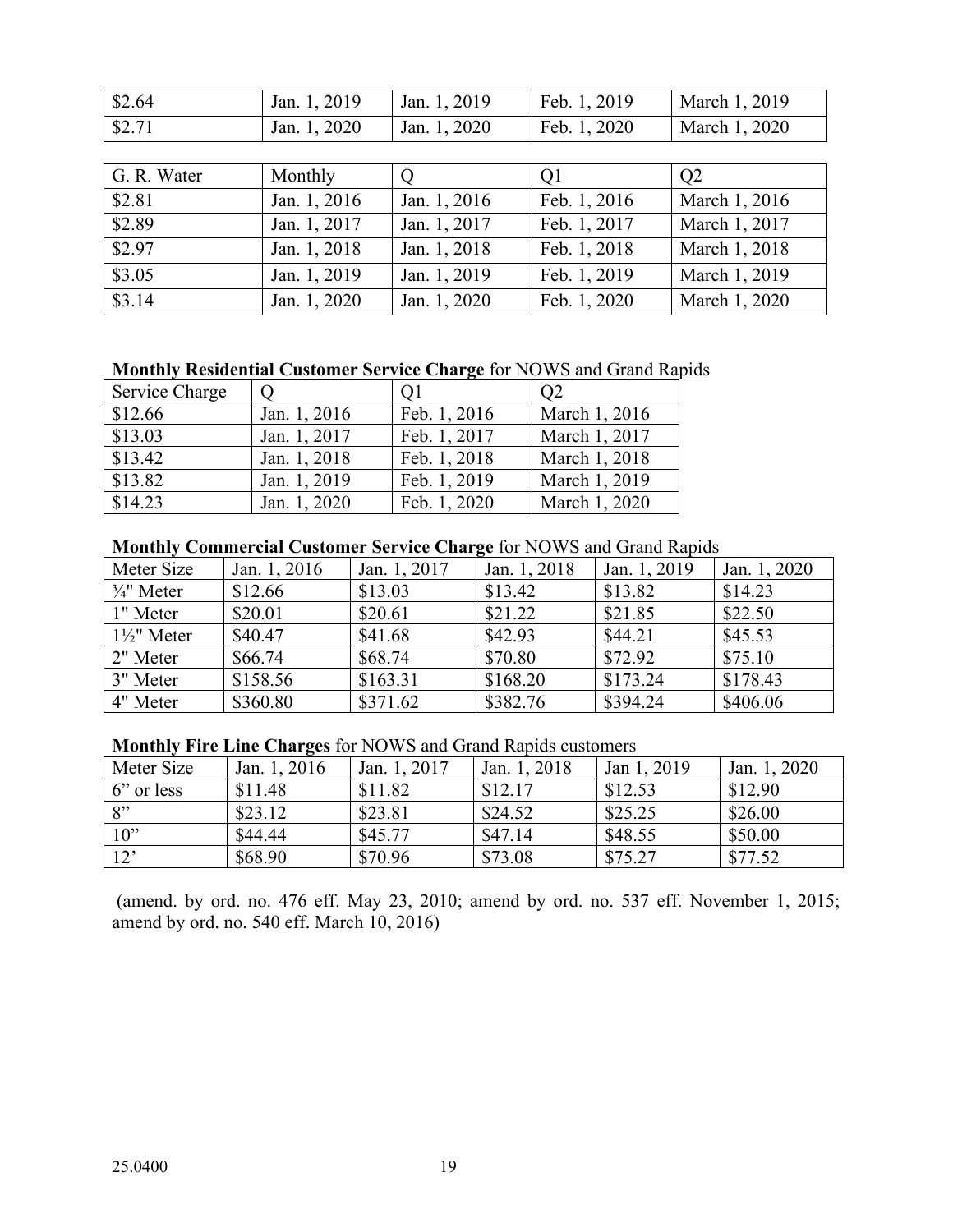# **EXHIBIT AA**

| <b>NOWS Water</b> | Monthly      | Q            | Q <sub>1</sub> | Q2            |
|-------------------|--------------|--------------|----------------|---------------|
| \$2.76            | Jan. 1, 2021 | Jan. 1, 2021 | Feb. 1, 2021   | March 1, 2021 |
| \$2.81            | Jan. 1, 2022 | Jan. 1, 2022 | Feb. 1, 2022   | March 1, 2022 |
| \$2.86            | Jan. 1, 2023 | Jan. 1, 2023 | Feb. 1, 2023   | March 1, 2023 |
| \$2.91            | Jan. 1, 2024 | Jan. 1, 2024 | Feb. 1, 2024   | March 1, 2024 |
| \$2.96            | Jan. 1, 2025 | Jan. 1, 2025 | Feb. 1, 2025   | March 1, 2025 |

# **Commodity Charge** Per 1,000 gallons

| G. R. Water    | Monthly      | Q            | Q1           | $\Omega$      |
|----------------|--------------|--------------|--------------|---------------|
| \$3.19         | Jan. 1, 2021 | Jan. 1, 2021 | Feb. 1, 2021 | March 1, 2021 |
| $\sqrt{$3.24}$ | Jan. 1, 2022 | Jan. 1, 2022 | Feb. 1, 2022 | March 1, 2022 |
| \$3.29         | Jan. 1, 2023 | Jan. 1, 2023 | Feb. 1, 2023 | March 1, 2023 |
| \$3.34         | Jan. 1, 2024 | Jan. 1, 2024 | Feb. 1, 2024 | March 1, 2024 |
| \$3.39         | Jan. 1, 2025 | Jan. 1, 2025 | Feb. 1, 2025 | March 1, 2025 |

## **Monthly Residential Customer Service Charge** for NOWS and Grand Rapids

| Service Charge | Q            | Q <sub>1</sub> | $\overline{Q}$ |
|----------------|--------------|----------------|----------------|
| \$14.23        | Jan. 1, 2021 | Feb. 1, 2021   | March 1, 2021  |
| \$14.23        | Jan. 1, 2022 | Feb. 1, 2022   | March 1, 2022  |
| \$14.23        | Jan. 1, 2023 | Feb. 1, 2023   | March 1, 2023  |
| \$14.23        | Jan. 1, 2024 | Feb. 1, 2024   | March 1, 2024  |
| \$14.23        | Jan. 1, 2025 | Feb. 1, 2025   | March 1, 2025  |

## **Monthly Commercial Customer Service Charge** for NOWS and Grand Rapids

| <b>Meter Size</b>      | Jan. 1, 2021 | Jan. 1, 2022 | Jan.     | Jan.     | Jan.     |
|------------------------|--------------|--------------|----------|----------|----------|
|                        |              |              | 2023     | 2024     | 2025     |
| $\frac{3}{4}$ " Meter  | \$14.23      | \$14.23      | \$14.23  | \$14.23  | \$14.23  |
| 1" Meter               | \$22.50      | \$22.50      | \$22.50  | \$22.50  | \$22.50  |
| $1\frac{1}{2}$ " Meter | \$45.53      | \$45.53      | \$45.53  | \$45.53  | \$45.53  |
| 2" Meter               | \$75.10      | \$75.10      | \$75.10  | \$75.10  | \$75.10  |
| 3" Meter               | \$178.43     | \$178.43     | \$178.43 | \$178.43 | \$178.43 |
| 4" Meter               | \$406.06     | \$406.06     | \$406.06 | \$406.06 | \$406.06 |

## **Monthly Fire Line Charges** for NOWS and Grand Rapids customers

| Meter Size | Jan. 1, 2021 | Jan. 1, 2022 | Jan. 1, 2023 | Jan 1, 2024 | Jan. 1, 2025 |
|------------|--------------|--------------|--------------|-------------|--------------|
| 6" or less | 12.95        | \$13.40      | \$13.65      | \$13.90     | \$14.15      |
| 8"         | \$29.50      | \$29.50      | \$29.50      | \$29.50     | \$29.50      |
| 10"        | \$50.50      | \$51.00      | \$51.50      | \$52.00     | \$52.50      |
| 12'        | \$86.00      | \$86.00      | \$86.00      | \$86.00     | \$86.00      |